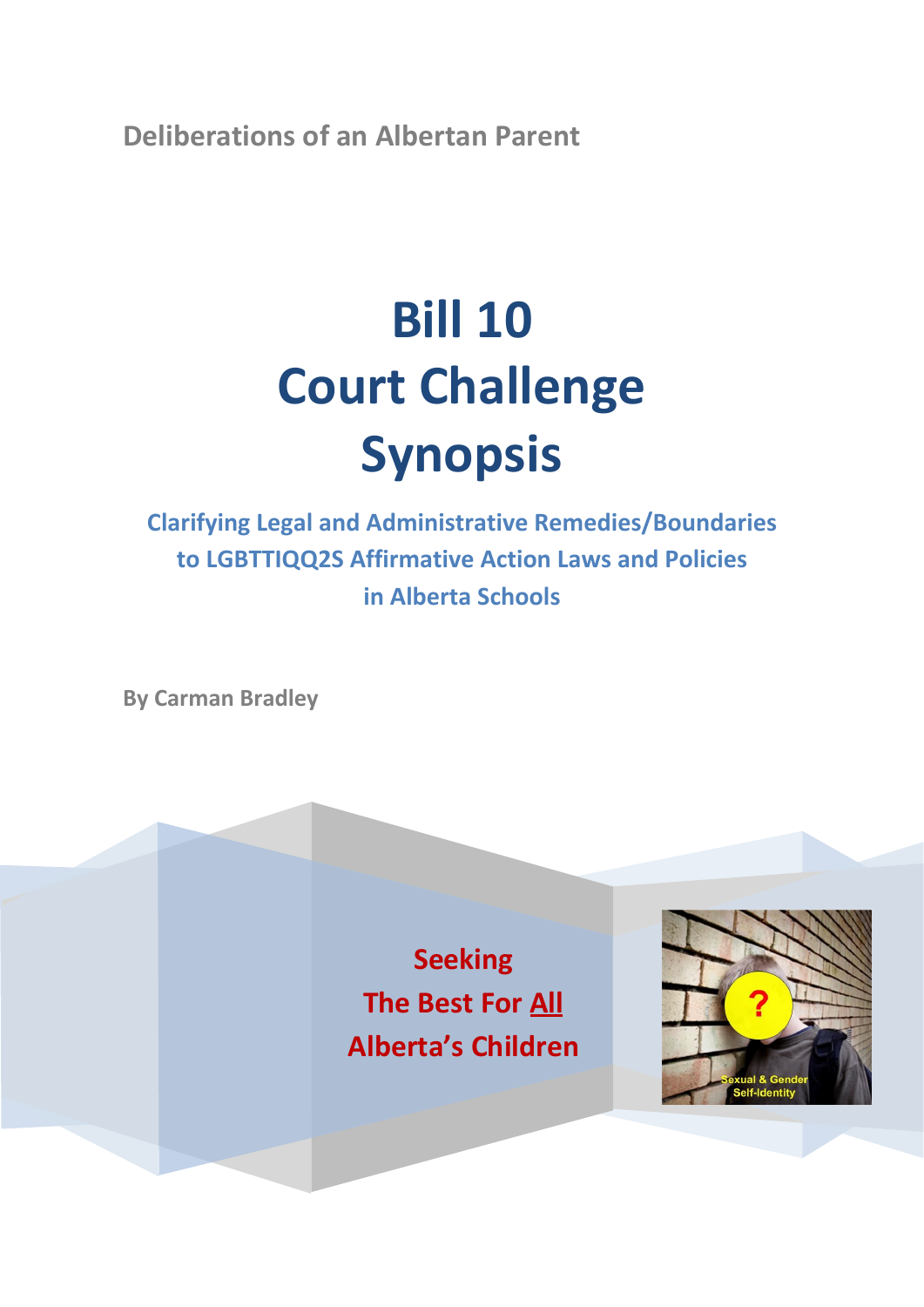This Synopsis (29 pages) follows the structure of the full version main document (153 pages) and records in brief the salient points and conclusions of the full version. What is not included here are the extensive evidences and data analysis presented to justify the observations and substantiate the lines of argument presented. The full version is completely referenced with endnotes and key associated internet hyperlinks.

# **1.0 ABSTRACT AND SUMMARY**

# **Objectives:**

- To empower the reader with an in-depth and holistic understanding of Bill 10, associated policies and guidelines, and the key stakeholders.
- To reveal the realized and potential impacts of the legislation and guidance from the perspectives of Education Ministry, Alberta Teachers' Association (ATA), school boards and staff, students and parents.
- To explain the collision of human rights and charter freedoms brought on by Bill 10.
- To explain from parental and faith-based perspectives where the boundary markers lie defining the agreeable, the tolerable and the intolerable legislation and guidance.
- To propose legal and administrative remedies to address clear grievances with Bill 10.

# **Methodologies:**

- Understand the key background politics and social dynamics leading to approval of Bill 10.
- Review the legislation and associated guidance to understand intended goals.
- Assess the credibility of so-called "evidence-based best practices" and of the justifications for the Bill asserted by advocates of the legislation.
- Assess the rationality of the law to stated goals.
- Assess the rationality of the law to minimize impairment of rights and freedoms.

# **Results:**

- Bill 10 lays down legislation needed to legitimize policies, programmes and publications developed for sexual minority students that are already in place and paves the way for a new sex- education curriculum highlighting approaches similar to Ontario's 2015 release.
- Bill 10 intolerably restricts parental authority over their children's sexual health and sex education, while leaving parents with all their traditional child rearing responsibilities.
- No justification has been given for the cancellation of the need to notify parents and allow the opt-out provision for topics on sexual orientation - S11.1 of Alberta Human Rights Act.
- Bill 10 brings about an intolerable collision of rights, freedoms and mandates involving students, parents, faith-based and secular schools, school boards, and teachers.
- Bill 10 and subsequent guidelines are anchored to flawed science; at best disputed science.
- Bill 10 mandates appointed and volunteer teachers to take-on a role as sexuality counsellors within GSAs/QSAs for which the ATA has not been adequately prepared.
- 17 remedies are recommended to address constitutional injustices with the Bill and improve guidelines to ensure the well-being of all Alberta children.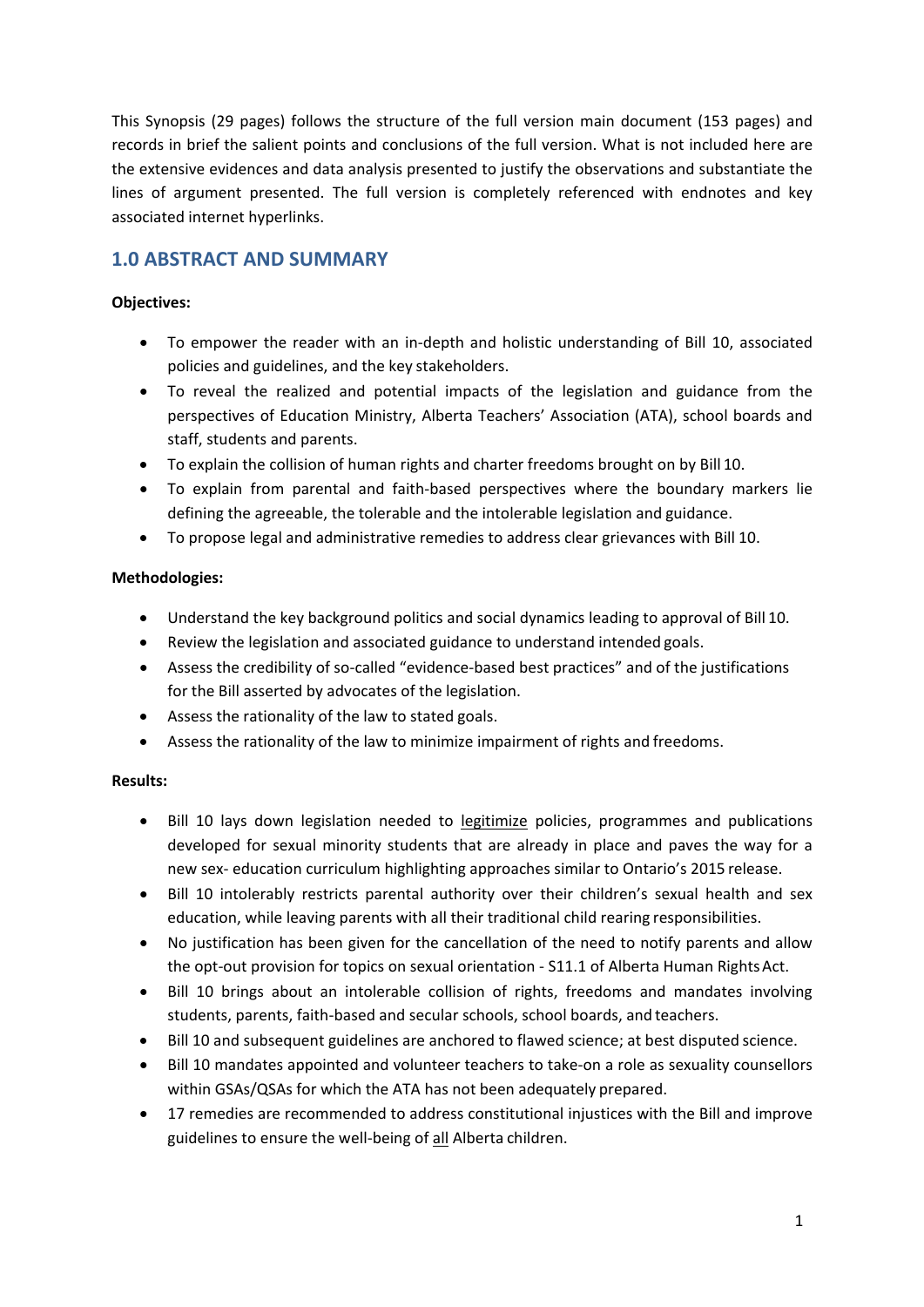#### **Conclusions**:

- Left unchanged, Bill 10 will be revolutionary legislation for Albertans simultaneously undermining parental rights, freedom of religion, freedom of speech, freedom of association, and the democratic elected mandates of school boards.
- Left unchanged, Bill 10 puts many more children at risk than those who may experience greater security and well-being from the legislation.

# **2.0 PREFACE - OFFENDING ASPECTS OF BILL 10 & RELATED POLICY GUIDANCE**

Proponents of *Bill 10 – [An Act to Amend the Alberta Bill of Rights to Protect Our Children](http://www.assembly.ab.ca/ISYS/LADDAR_files/docs/bills/bill/legislature_28/session_3/20141117_bill-010.pdf)* maintain that the legislation is needed to reduce bullying and save lives among LGBTTIQQ2SA students – Lesbian, Gay, Bisexual, Transsexual, Transgender, Intersex, Queer, Questioning, 2-Spirited and Allies.<sup>1</sup> Supporters assert that Gay/Straight Alliances and/or Queer/Straight Alliances (student clubs) in schools are necessary support networks that give support to LGBTTIQQ2SA students and prevent them from being bullied. Advocates claim the clubs have been proven to reduce suicide among LGBTTIQQ2SA youth.

The title of the Act claims the principal goal is protection; however, like the proverbial Trojan Horse, the universal application of Bill 10, its implementation policy and guidance for best practices, expose the prime agenda - to instill, either voluntarily or forcibly by rule of law, indifference towards homosexism. Building a welcoming, caring, respectful and safe learning environment is no longer about tolerance, but the goal of indifference – institutional celebration of LGBTTIQQ2S sexual diversity and lifestyle choices.

The Alberta Government publication *[Guidelines for Best Practices: Creating Learning Environments](https://education.alberta.ca/media/1626737/91383-attachment-1-guidelines-final.pdf) [that Respect Diverse Sexual Orientations, Gender Identities and Gender Expressions](https://education.alberta.ca/media/1626737/91383-attachment-1-guidelines-final.pdf)* was developed from shared content of the Nova Scotia Department of Education and Early Childhood Development *Guidelines for Supporting Transgender and Gender-nonconforming Students, 2014,* which was developed with guidance and support from the Toronto District School Board and Canadian Teacher's Federation. School authorities are expected to develop policies, regulations and procedures that are consistent with Bill 10 and the Ministry "*guidelines for best practices*" as they relate to students who self-identify LGBTTIQQ2S, including gender-diverse, gender fluid and agender youth.2 Best practices will apply from Kindergarten to Grade 12 and include:

- Self-identification is the sole measure of an individual's sexual orientation, gender identity or gender expression;
- All individuals have the right to be addressed by their chosen name and to choose pronouns that align with their gender identity and/or gender expression. This is true whether or not the individual has obtained legal documentation of a change of name or gender designation (e.g., Birth Certificate). Verification of identity, such as medical records, is notrequired;
- Some individuals may not feel included in the use of the pronouns "he" or "she" and may prefer alternate pronouns, such as "ze," "zir," "hir," "they" or "them," or might wish to express themselves or self-identify in other ways (e.g., Mx. instead or Mr., Mrs., Ms., or Miss, or no prefix at all);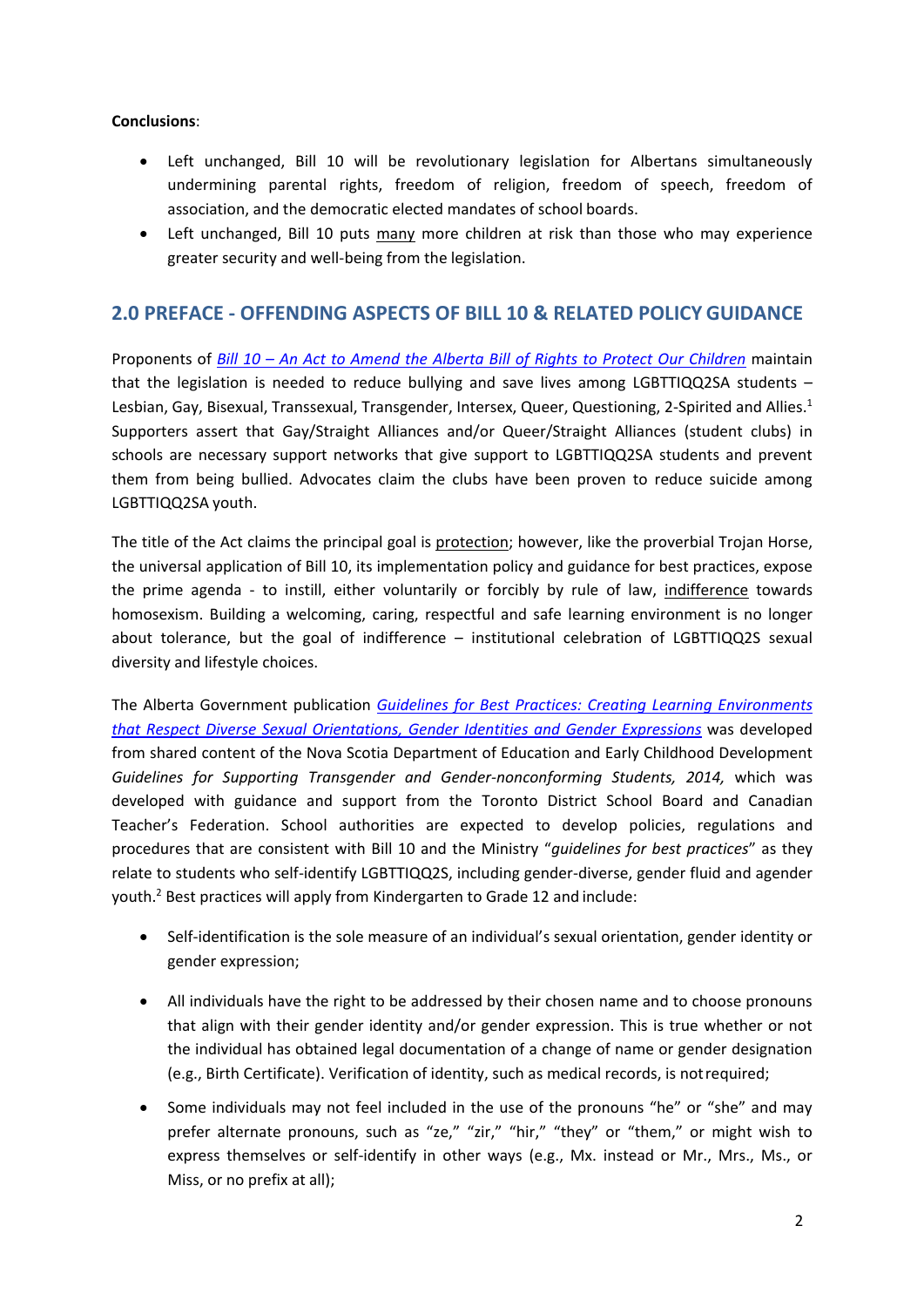- All students with diverse sexual orientations, gender identities or gender expressions have the right to privacy and confidentiality;
- In keeping with the principles of self-identification, it is important to:
	- o inform students of limitations regarding their chosen name and gender identity or gender expression in relation to official school records that require legal name designation; and
	- $\circ$  protect a student's personal information and privacy, including, where possible, having a student's explicit permission before disclosing information related to the student's sexual orientation, gender identity or gender expression to peers, parents, guardians or other adults in their lives;
- Wherever possible, before contacting the parents or other adults (such as social workers or caregivers) involved in the custody of a student who is trans or gender-diverse, consult with the student to determine an appropriate way to reference the student's gender identity, gender expression, name and related pronouns;
- When requested by the student, school staff ensure the consistent use of the students chosen (i.e., preferred) name on school-issued documents such as report cards and other school correspondence
- When creating student/staff lists, school staff ensure gender designations are not included either beside individual names or as a composite number for the group;
- Students have access to washrooms that are congruent (match) with their gender identity;
- All students have access to change-room facilities that meet their individual needs and privacy concerns. This may include a choice of options such as:
	- o a private area within the common change-room area (such as a stall with a door, or an area separated by a curtain); or
	- o a nearby private area (such as a nearby washroom);
- A student who objects to sharing a washroom or change-room with a student who is trans or gender-diverse is offered an alternative facility (this scenario also applies when a parent or other caregiver objects to shared washroom or change-room facilities on behalf of their child); and
- Schools and school authorities proactively review existing dress codes to ensure they are respectful and inclusive of the gender identities and gender expressions of all members of the school community (e.g., rules apply equally and fairly to all students and are not gender-exclusive, such as implying that a certain type of clothing, such as skirts, will be worn by one gender only).



*Guidelines from Bill 10 will end gender-based uniforms – skirts for girls, pants for boys. Indeed, the t***erms boys and girls are to be avoided.**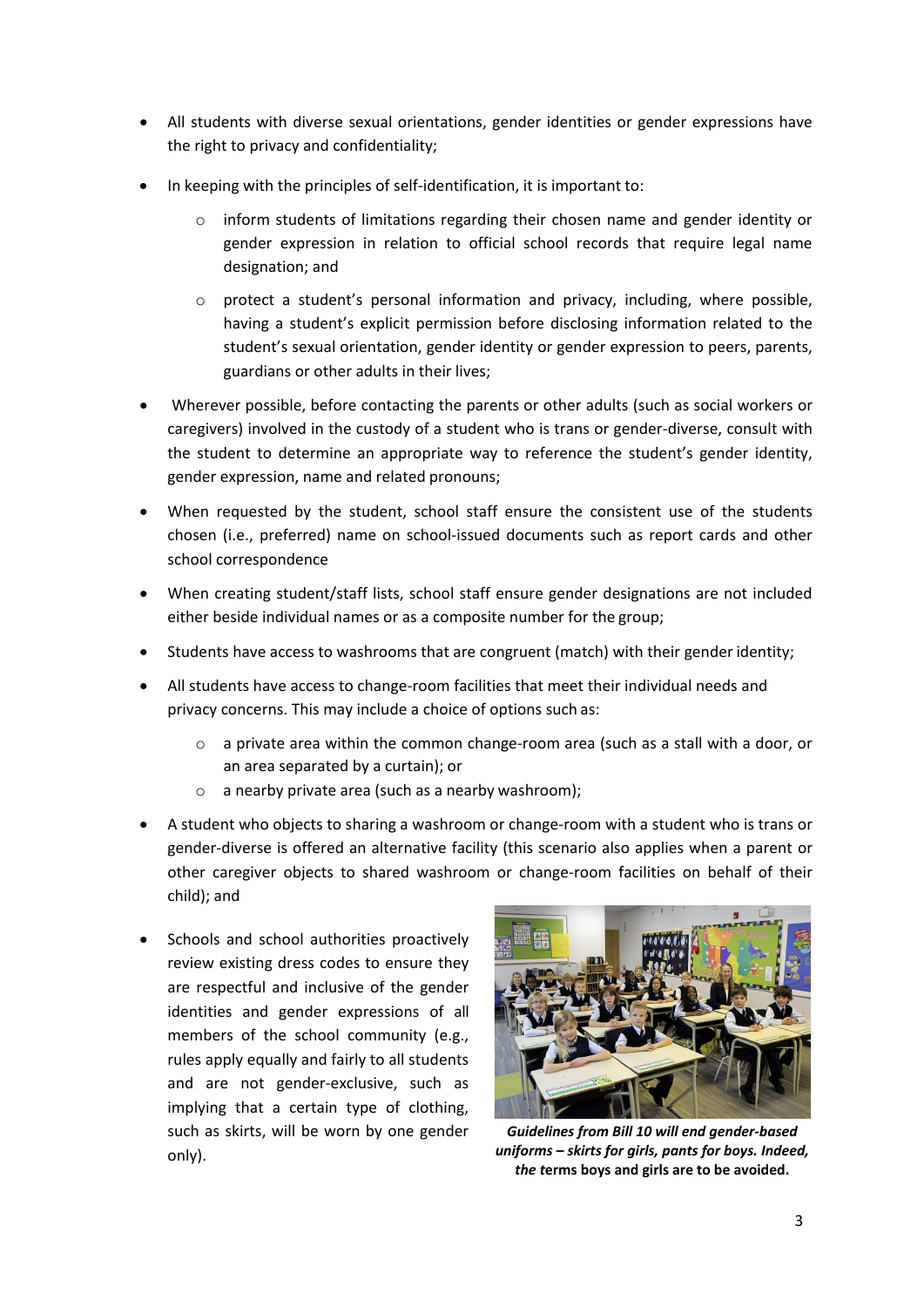The Bill must be challenged for violating a broad range of rights, freedoms and rationalities:

(1) Bill 10 amendments violate long standing and continuing human rights and fundamental freedoms detailed in the very same Bill of Rights, including:

- the right of individual and parental liberty:
- freedom of religion;
- freedom of speech;
- freedom of assembly and association.

(2) Bill 10 clashes with the Alberta Family Law Act provisions, weakening and casting into chaos the powers, responsibilities and entitlements of parenting (guardianship) including:

- Power to make day-to-day decisions affecting the child, including having the day-today care and control of the child and supervising the child's daily activities;
- Power to make decisions about the child's education, including the nature, extent and place of education and any participation in extracurricular school activities;
- Power to decide with whom the child is to live and with whom the child is to associate;
- Power to consent to medical, dental and other health-related treatment for the child;
- Power to grant or refuse consent where consent of a parent or guardian is required by law in any application, approval, action, proceeding or other matter;
- Power to receive and respond to any notice that a parent or guardian is entitled or required by law to receive; and
- Power to receive from third parties health, education or other information that may significantly affect the child.

(3) Bill 10 is the culminating legislation sanctioning Alberta Teachers Association (ATA) strategies for Anti-bullying, School Safety, and "Diversity, Equality and Human Rights" (DEHR) education. Bill 10 unconstitutionally imposes a willfully biased homosexist agenda on all Alberta Schools and students, articulated through "*[Guidelines for Best Practices:](https://education.alberta.ca/media/1626737/91383-attachment-1-guidelines-final.pdf) [Creating Learning Environments that Respect Diverse Sexual Orientations, Gender Identities](https://education.alberta.ca/media/1626737/91383-attachment-1-guidelines-final.pdf) [and Gender Expressions;](https://education.alberta.ca/media/1626737/91383-attachment-1-guidelines-final.pdf)"* "*[GSAs and QSAs in Alberta Schools: A Guide for Teachers;](http://albertagsanetwork.ca/wp-content/uploads/2016/08/GSAs-in-Alberta-Schools-Guide.pdf)"* and numerous other ATA publications, recommended readings, and teaching and support resources.

A key "DEHR" violation is that while espousing and indoctrinating homosexist (queer) ideology and opinion as worthy, ethical, and scientifically accurate, all contradictory views and scientific assertions are declared (tacitly or directly) as unworthy, inaccurate, to be ignored, and to be pejoratively categorized as homophobic, transphobic, biphobic, or queerphobic bigotry.

A most significant grievance is that Bill 10 amends the Alberta Human Rights Act by repealing in full the parental opt out clause, Section 11.1. Prior to its revocation, Section 11.1 read as follows:

*11.1(1) A board as defined in the School Act shall provide notice to a parent or guardian of a student where courses of study, educational programs or instructional*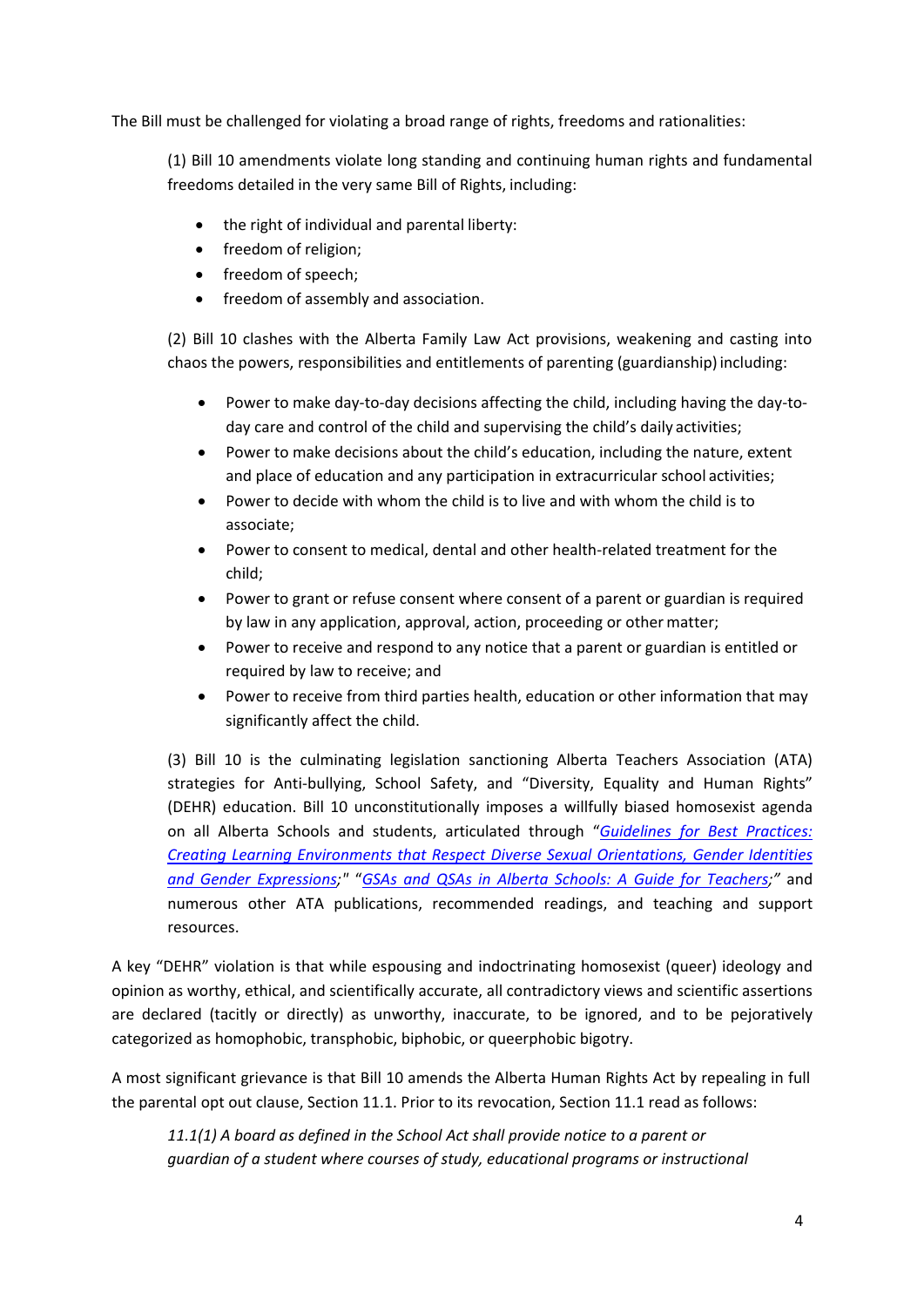*materials, or instruction or exercises, prescribed under that Act include subjectmatter that deals primarily and explicitly with religion, human sexuality or sexual orientation.*

*(2) Where a teacher or other person providing instruction, teaching a course of study or educational program or using the instructional materials referred to in subsection (1) receives a written request signed by a parent or guardian of a student that the student be excluded from the instruction, course of study, educational program or use of instructional materials, the teacher or other person shall in accordance with the request of the parent or guardian and without academic penalty permit the student (a) to leave the classroom or place where the instruction, course of study or educational program is taking place or the instructional materials are being used for the duration of the part of the instruction, course of study or educational program, or the use of the instructional materials, that includes the subject-matter referred to in subsection (1), or (b) to remain in the classroom or place without taking part in the instruction, course of study or educational program or using the instructional materials.*

*(3) This section does not apply to incidental or indirect references to religion, religious themes, human sexuality or sexual orientation in a course ofstudy,*

Bill 10 demands the creation of GSAs/QSAs in all schools – public, separate, charter, private, faithbased, and home schools, upon request of one student. There are no limitations or regulatory guidance establishing what students cannot do in these clubs. There are no guidelines on age requirements for creation of or attendance in GSAs/QSAs. Upon request of the student his/her membership in GSAs/QSAs will be kept secret from parents, including self-selected new name and self-selected gender identity and expression. Parents no longer have a choice in or control over the indoctrination of their children in sex education, human sexuality, and religious or anti-religious matters. Children will no longer be exempt from these sensitive and controversial subjects by parental request.

# **3.0 KEY BACKGROUND**

#### **3.1 Local MLA Supports Bill 10 and Chides Court Challenge is the Only Recourse**

#### Extract from MLA Clark, *Calgary Elbow Riding:*

*You have written to me several times regarding Bill 10 and LGBTQ issues. As I have responded previously, I am a strong supporter of Bill 10 and LGBTQ rights, including the education guidelines that ensure schools are inclusive for transgender students, and others. I appreciate that we live in a country where we are free to express our opinions and concerns and you have expressed those to me as your MLA. I hear your concerns and understand that you do not support Bill 10. As I'm sure you are aware, as a Canadian citizen, you have the right to challenge any law in court. I do not share your view in this matter and I will not be taking any action in the legislature to amend or repeal Bill 10. If you wish to contact me on other issues in the future, I would be happy to respond, but I will not be engaging further with you on this issue. [Bold text for emphasis]*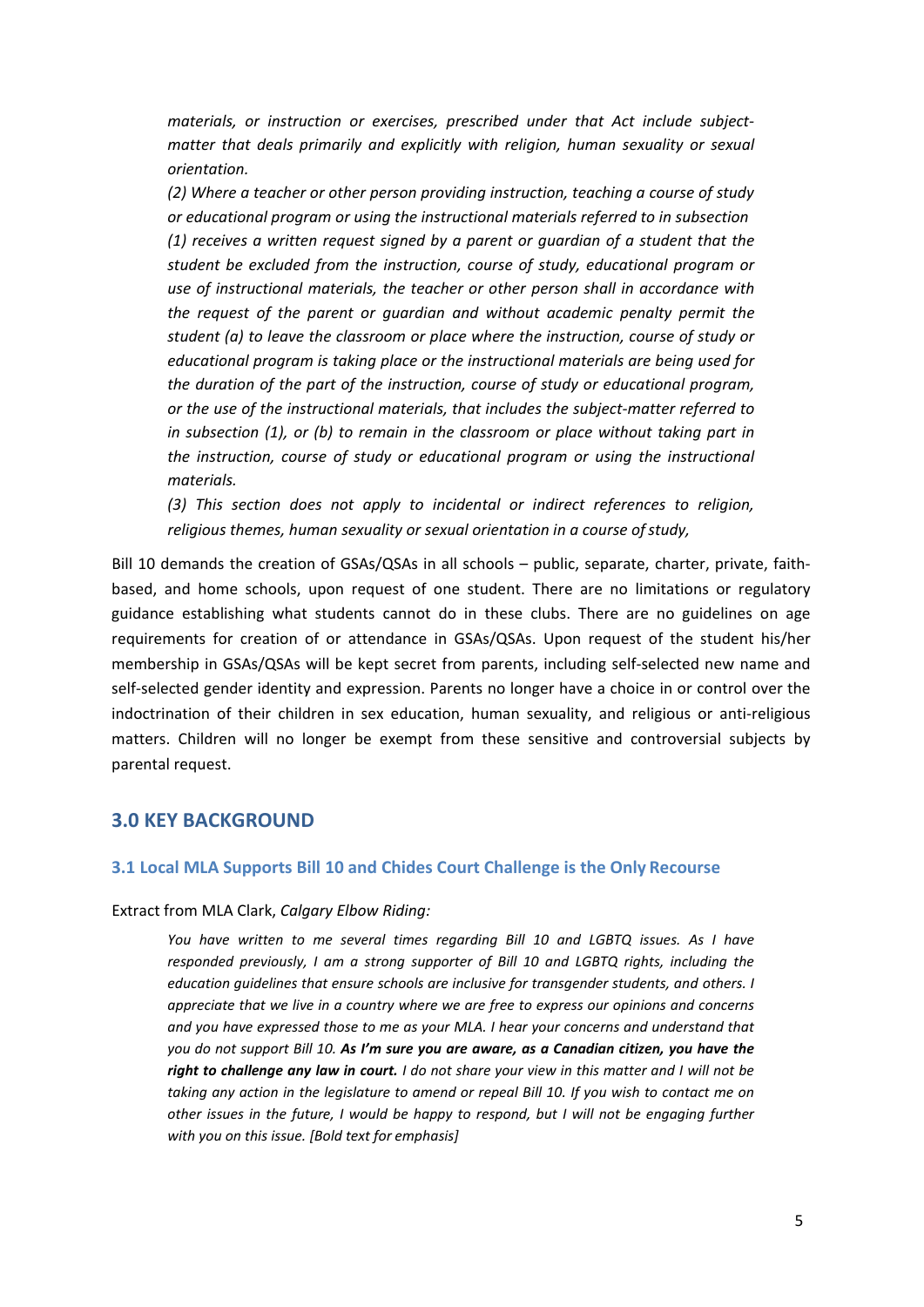Mr. Clark has pitched his political tent in the "*LGBTQ Movement*" camp, anchored to the well organized and powerful GBLTQ lobby. Now complacent, he has turned a deaf ear to constituents who voice concerns with Bill 10. Similarly, the current Government is not interested in amendments to the Bill. Many Albertans - social conservatives, religious adherents, parents for choice in education, and parents opposed to unwarranted state intrusion into family dynamics, have been politically disenfranchised. It is now up to the courts to hear their concerns, balance constitutional rights, set legal boundaries to the LGBTTIQQ2S agenda, and redress grievances arising from Bill 10, related policies and guidance.

## **3.2 Possibility of this "Collision of Rights" was Identified in Same-Sex Marriage Ruling 2004**

In the Same-Sex Marriage ruling of December 2004<sup>3</sup>, under the topic Religion, the Supreme Court of Canada (SCC) acknowledged concerns that the *Proposed Act* may violate freedom of religion. Regarding the "collision of rights," the SCC dodged the issue stating:

*The potential for a collision of rights does not necessarily imply unconstitutionality. The collision between rights must be approached on the contextual facts of actual conflicts. The first question is whether the rights alleged to conflict can be reconciled...Charter decisions should not and must not be made in a factual vacuum. To attempt to do so would trivialize the [Charter](https://zoupio.lexum.com/calegis/schedule-b-to-the-canada-act-1982-uk-1982-c-11-en) and inevitably result in illconsidered opinions. The presentation of facts is not, as stated by the respondent, a mere technicality; rather, it is essential to a proper consideration of [Charter](https://zoupio.lexum.com/calegis/schedule-b-to-the-canada-act-1982-uk-1982-c-11-en) issues.*

*In summary, the potential for collision of rights raised by s. 1 of the Proposed Act has not been shown on this reference to violate the [Charter .](https://zoupio.lexum.com/calegis/schedule-b-to-the-canada-act-1982-uk-1982-c-11-en) It has not been shown that impermissible conflicts - conflicts incapable of resolution under [s. 2 \(](https://zoupio.lexum.com/calegis/schedule-b-to-the-canada-act-1982-uk-1982-c-11-en%23%21fragment/sec2)a) — will arise."*

Twelve years later, the so-called "factual vacuum" has been filled. The Preamble to the Alberta Human Rights Act captures the impracticality and the human rights balancing challenge - declaring all religious beliefs, genders, gender identities, gender expressions and family variations, equal in dignity, rights and responsibilities. With passage of Bill 10 there exist substantial collisions of rights and freedoms spanning right to liberty, freedom of religion, freedom of speech and freedom of association. The crux of these collisions is the toxic contrast in worldviews between traditional religious faiths and evolving homosexist dogma, most notable in the area of humansexuality.

Now is the time for the courts to walk the talk:

*"The right to freedom of religion enshrined in [s. 2 \(](https://zoupio.lexum.com/calegis/schedule-b-to-the-canada-act-1982-uk-1982-c-11-en%23%21fragment/sec2)a) of the [Charter](https://zoupio.lexum.com/calegis/schedule-b-to-the-canada-act-1982-uk-1982-c-11-en) encompasses the right to believe and entertain the religious beliefs of one's choice, the right to declare one's religious beliefs openly and the right to manifest religious belief by worship, teaching, dissemination and religious practice: Big M Drug Mart, supra, at pp. 336-37. The performance of religious rites is a fundamental aspect of religious practice.4*

**3.3 Heterosexism versus Homosexism: The Clash of Human Sexuality Dogmas**

On May 3, 1993, almost a quarter century before passage of Bill 10, *[The Nation](https://en.wikipedia.org/wiki/The_Nation)* magazine*,* selfdescribed "flagship of the left," reported: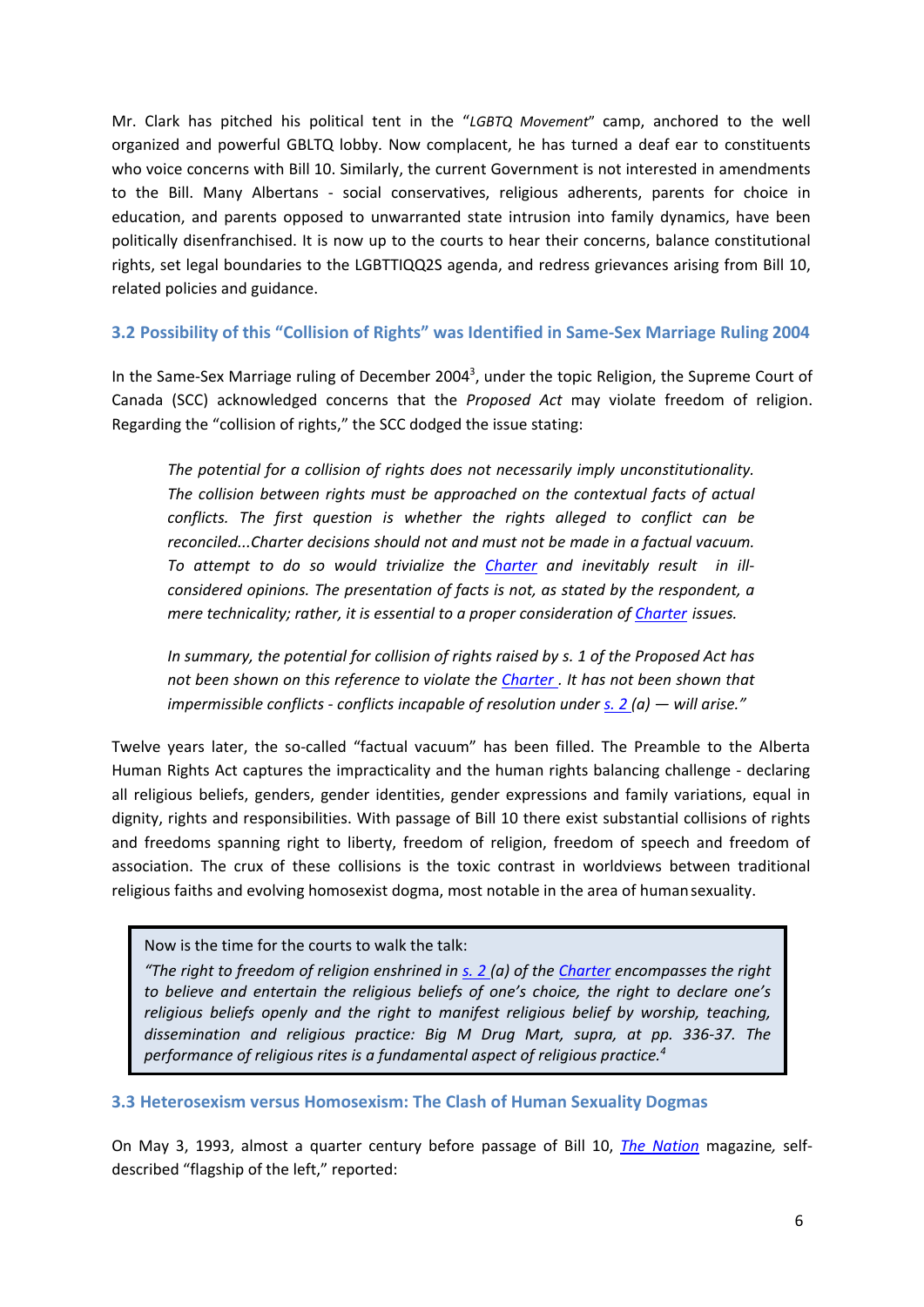*All the crosscurrents of present-day liberation struggles are subsumed in the gay struggle...because sexual identity is in crisis throughout the population, and gay people – at once the most conspicuous subjects and objects of the crisis – have been forced to invent a complete cosmology to grasp it. No one says the changes will come easily. But it's just possible that a small and despised sexual minority will change America forever.5*

This new cosmology should be labeled "homosexism," an umbrella worldview for a "*sexual minority*" and political movement now including people declaring Lesbian, Gay, Bisexual, Transsexual, Transgender, Intersex, Queer, Questioning, 2-Spirited, Gender-Diverse, Gender Fluid and Agender orientations, identities and/or expressions. In most doctrinal comparisons homosexism is the converse of heterosexism, and consistently in moral and theological conflict with traditional religions like Christianity, Islam, and Judaism.

The reality that heterosexual, homosexual, and all orientations/identities/expressions in between, have constitutional protections against certain types of discrimination, and that all associated sexual acts and behaviours across this "sexuality spectrum" are legal, does not make them experientially equivalent, the same, or all desirable. As the Public Health Agency of Canada points out in our sexuality there are *biological, psychological, social, economic, political, cultural, ethical, legal, historical, religious, and spiritual factors and consequences at play. <sup>6</sup>* Although this cosmology – "post [Stonewall](http://www.civilrights.org/archives/2009/06/449-stonewall.html) (June 1969) homosexism," is constantly evolving and expanding in greater segmentation of the sexuality spectrum (LGBTTIQQ2S), five well defined doctrinal areas are in significant discord with the long established faith-based heterosexist worldview. The following are a synopsis of the conclusions taken from the full (156 page) Bill 10 Court Challenge document.

# **1 - The "Wavering Child," Whom the LGBTTIQQ2SA Community Calls "Questioning Child (Q)"**

At issue is whether the State can force parents, against their will, against their faith, to have their children, regardless of age (K to Grade 12), indoctrinated with the legislative aim of convincing them to be indifferent to homosexism. Such indoctrination, if effective, makes sexual experimentation among our youth more likely, dealing with the "Questioning" stage more complex and political, and "coming out" to a LGBTTIQQ2S lifestyle more probable. Parents losing control and influence over their children's ethics, values and beliefs instruction to a *one-size-fits*-*all*, secular humanist agenda of the State, will mark the end of religious freedom in Canada. Long before the era of political correctness, Sally Gearhart, in *The Miracle of Lesbianism*, was extremely forthright in declaring a key homosexist goal, writing: *Ultimately the church as we know it cannot be reformed; it must die. So must the Trinitarian theology on which it is based.7* Surely, our Constitution does not support this outcome. Canada must maintain societal space for faith-based students and parents beyond sole confinement to the church sanctuary and personal residence.

#### **2 – Marriage, Monogamy, Procreation, Parenthood, Kinship, and Family – Deconstructed**

Without the opt-out provision (the now repealed Alberta Human Rights Act, Section 11.1) faithbased parents and others holding traditional family values have to contend with State sponsored instruction aimed at instilling indifference (acceptance) to all family types and all procreative machinations. If Bill 10 stands unchanged, the Alberta Education Ministry will now have to educate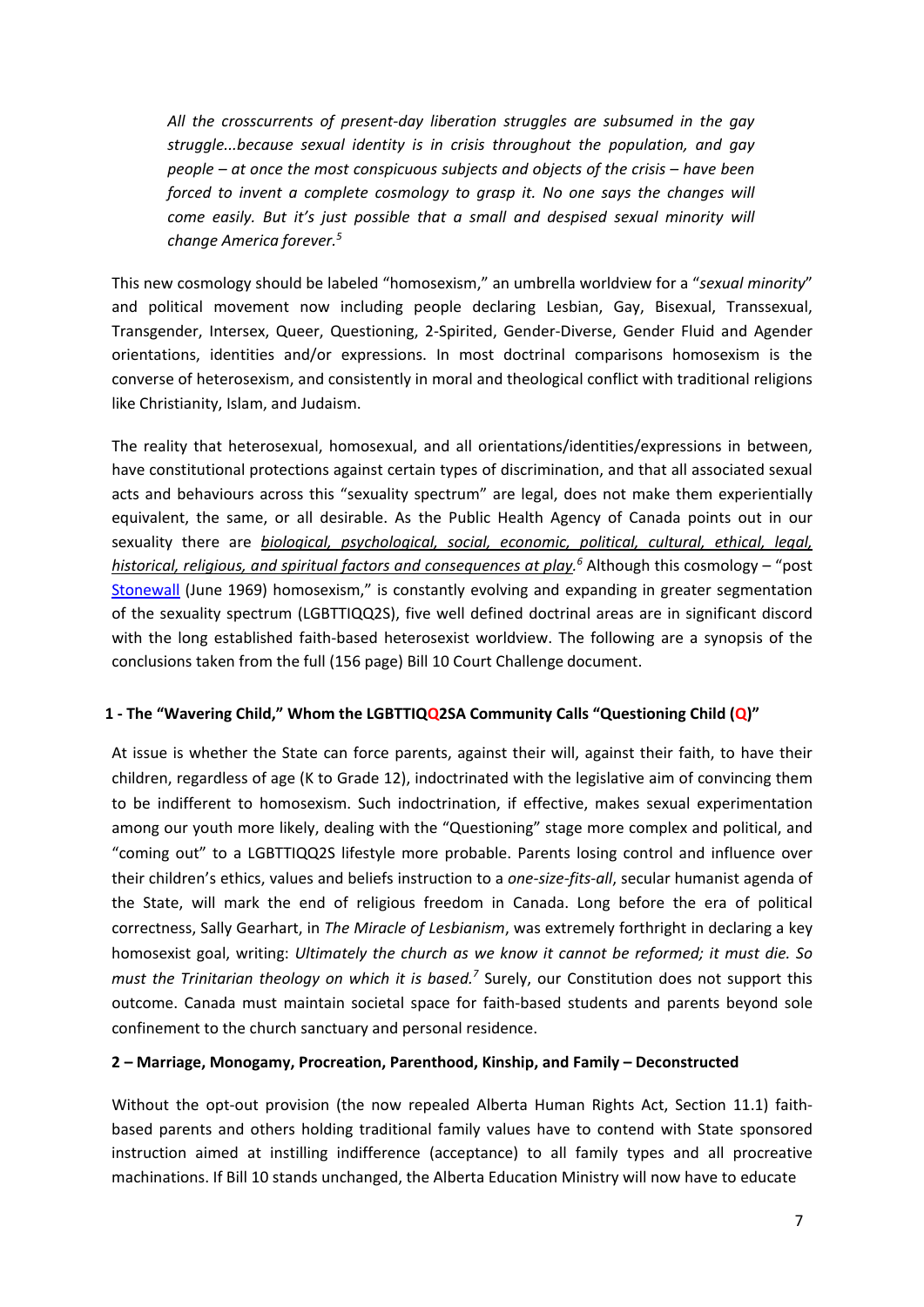our youth starting in Kindergarten to the advent of kids with at least 24 variations of family origin and makeup, including 3 and 4 parent families, parentage only united by legal contracts, and children of inert same-sex parents created by buying \$150,000 - \$1,000,000 of IVF technology or by cloning when perfected. Feminists, interested in achieving equal political, economic, and social rights for women, must acknowledge that for procreation in inert gay relationships, their sex has been relegated to a production facility for eggs and a womb for surrogacy rental, to be procured at a price. Only people with a strong contempt for one of their heterosexual parents would conceive of the notion that a family without the mother or the father is to be celebrated with indifference by society and that the designation "Parent 1 and Parent 2"on the child's birth document in lieu of mother and father is progress!

# **3 – Sexual Morality in LGBTTIQQ2SA Ideology: Whatever You Wish Right or Wrong to Be!**

What the LGBTTIQQ2S community really wants is not toleration, but indifference, respect and equality. Not one of these goals can be achieved by legislation. They are voluntary acts by the social majority. Bill 10 is not likely to make achieving their agenda easier; indeed, the objectives become farther from reach. The community strategy of unqualified inclusiveness (now 9+ groups, not including all claimed identities), gender diversity beyond male and female, and moral relativism for all sexual practices is not tolerable to those holding to a faith-based and heterosexual worldview.

In response to gay activism, Kristi Hamrick, Press Secretary for Family Research Council, makes an astute point:

*This is why lines must be drawn, standards discussed, and battles fought. Because when people push the envelope of morality and get away with it, they don't sit back to enjoy the sensation. They reach further – touching the lives of the people around them – touching the lives of your children, and someday, mine.8*

# **4 – Ecological Consequences of Gay Sex: Risk Reduction and Codependence on Technology**

Secular (i.e. public school) human sexuality programmes are not neutral in messaging. Even if they were, they would still be offensive to faith-based education. God is neither neutral nor indifferent to oral and anal sex. Semen was never designed/intended for deposit in the mouth or anus, end of debate. CATIE, Canada's source for HIV and Hepatitis C information describe the epidemiology of HIV in Canada:

- 75,000 Canadians are living with HIV at the end of 2014;
- 16,020 people with HIV remain undiagnosed in 2014 21% of all infections;
- 26,400 people with HIV have died due to HIV-related illness by the end of 2014;
- The total infections breakdown as follows:
	- o 39,630 gay men and other men who have sex with men (MSM) 53% oftotal;
	- o 13,960 people who used injection drugs 19% of total;
	- o 23,700 people whose HIV status was attributed to heterosexual sex 31% of total. Note of these 11,360 people (15% of total) were from a country where HIV is endemic.
- Four out of five infected people were male.<sup>9</sup>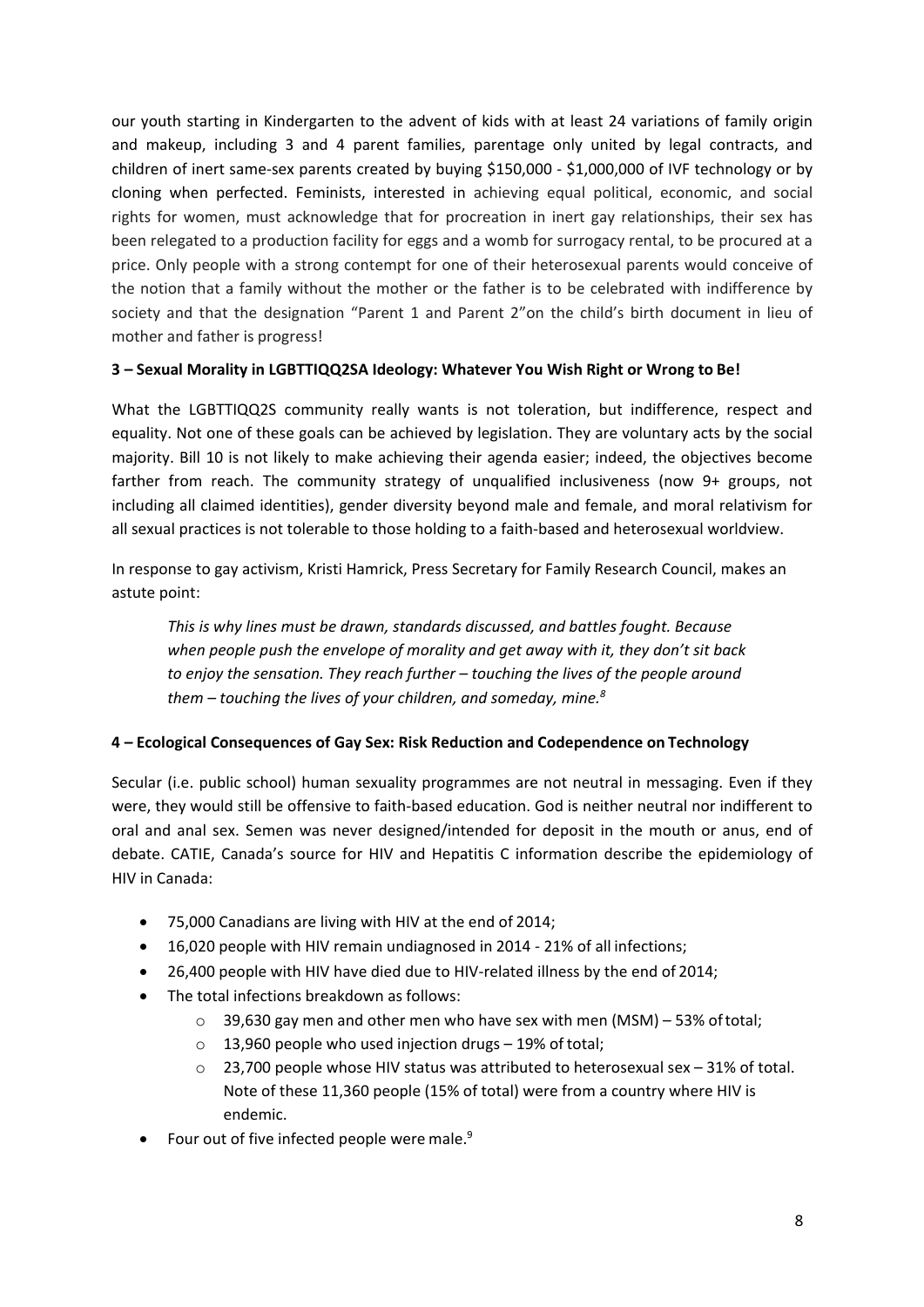Note that according to the Stats Canada (referring to The Daily, 15 June, 2004) approximately 211,200 gay men lived in Canada at that time, increasing this figure by Canada's population growth to 2014 yields 233,296 gay men.<sup>10</sup> In effect 17% of all gay men in Canada in 2014 were infected with HIV. Put another way 1.3% of the male population (gay men) make up 53% of the HIV infections.<sup>11</sup>

**James Wilton,** coordinator of the Biomedical Science of HIV Prevention Project at CATIE, reports a re-emergence of STIs among males having sex with males. He wrote in the Fall  $2015^{12}$ :

*Rates of many sexually transmitted infections (STIs) are either high or on the rise among gay men and other men who have sex with men (MSM)...According to the Public Health Agency of Canada, after a decline in STIs among MSM beginning in the 1980s, there has been an increase in syphilis, gonorrhea, chlamydia, genital herpes, hepatitis A virus (HAV), hepatitis B virus (HBV) and HIV among MSM in Canada and internationally since the mid-1990s.*

*Syphilis infections are increasing in Canada and, between 2003 and 2012, rates increased by about 100%. Data from some provinces in Canada and other highincome countries suggest the majority of syphilis infections are occurring among MSM. For example, in 2013, 85% of syphilis cases in British Columbia were MSM.*

*Gonorrhea is the second most commonly reported STI in Canada (after chlamydia) and, between 2003 and 2012, rates increased by 39%. Data from some Canadian provinces and other high-income countries suggest MSM have high rates of gonorrhea. For example, in 2014, 41% of males diagnosed with gonorrhea in Ontario were MSM. A survey of over 4,000 MSM recruited from a variety of different venues (including gay bars) across Canada between 2005 and 2007 found that 21% reported being diagnosed with gonorrhea in the past.*

*Human papilloma virus (HPV) is a sexually transmitted infection that can lead to genital/anal warts and cancer. In a sexual health survey of MSM in Vancouver, 18% of men had been diagnosed with genital warts, 62% were infected with a strain of HPV, and screening for anal cancer detected abnormalities in 64% of HIV-positive men and 34% of HIV-negative men (suggesting anal cancer may be present). In North America, rates of anal cancer are higher among people living with HIV (compared to HIV-negative people) and HIV-positive MSM (compared to other HIVpositive men and women). Indeed, anal cancer is now one of the most common non-AIDS-defining cancers among people living with HIV.*

The Ontario and Alberta curriculums, promote the value system of the LGBTTIQQ2S social group and disparage the views of Christian, Muslim and Jewish faiths to mention only a few. Moreover, this is done while distorting science and leaving out critical facts (see next section - American College of Pediatricians: Gender Ideology Harms Children). The aim is sadly not education but indoctrination, crossing into propaganda. Faith-based parents must be given constitutional protection to ensure the ability to withdraw their children from harmful secular sexuality programs.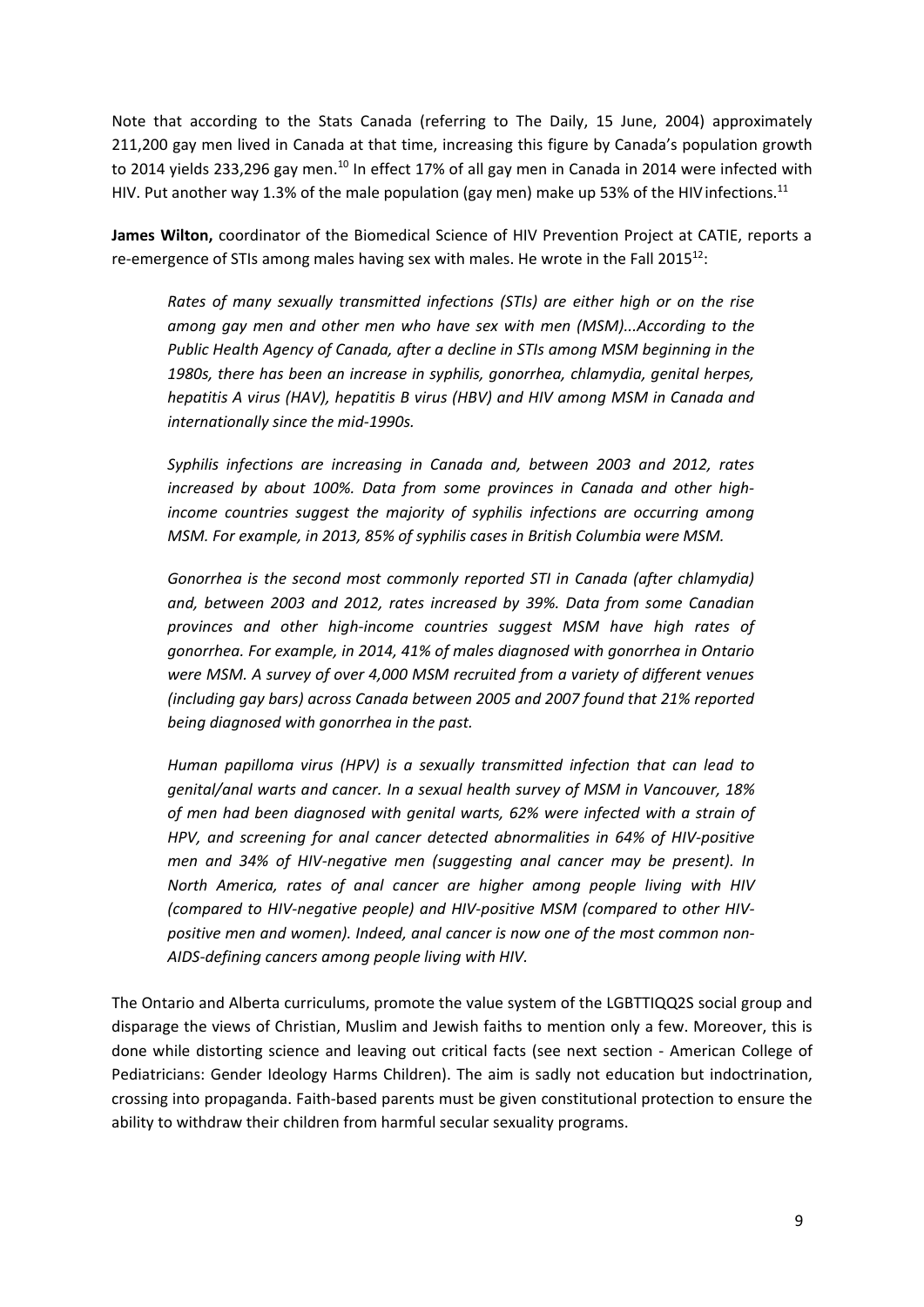#### **5 – American College of Pediatricians Declares: "Gender Ideology Harms Children"**

The American College of Pediatricians (ACPeds) posted a statement with references under the title ["Gender Ideology Harms Children,](https://www.acpeds.org/the-college-speaks/position-statements/gender-ideology-harms-children)" March 2016.<sup>13</sup> The ACPeds urges educators and legislators to reject all policies that condition children to accept as normal a life of chemical and surgical impersonation of the opposite sex. Declaring that *Facts* [correct science] *- not ideology – determine reality*, they wrote:

- *Rates of suicide are twenty times greater among adults who use cross-sex hormones and undergo sex reassignment surgery, even in Sweden which is among the most LGBTQ – affirming countries.*
- *Conditioning children into believing that a lifetime of chemical and surgical impersonation of the opposite sex is normal and healthful is child abuse.*

The human sexuality education, which Bill 10 forces upon all parents and students, is ideology-based propaganda aimed at promoting the LGBTTIQQ2S agenda in schools. Curriculum resulting from this agenda is not based upon sound medical science nor unbiased evidentiary data. Moreover, the curriculum deliberately leaves absent facts that contradict agenda goals. Alberta parents (faithbased or secular) should not be coerced into enduring the intolerable in their children's education and sexuality counselling. Our children, our children's children, and their children are not guinea pigs to be unwilling participants in an unprecedented human political and ideological sexuality experiment.

# **3.4 "Homophobe!" - Labeling and Name-Calling from a Cognitive Dissonance Perspective**

The definition of "homophobia" in the Alberta Teachers Association publication, *[GSAs and QSAs in](https://www.teachers.ab.ca/SiteCollectionDocuments/ATA/Publications/Human-Rights-Issues/PD-80-6_GSA-QSAGuide2015_Web.pdf) [Alberta Schools: A Guide For Teachers](http://albertagsanetwork.ca/wp-content/uploads/2016/08/GSAs-in-Alberta-Schools-Guide.pdf)*, reads:

*Fear and/or hatred of homosexuality in others, often exhibited by prejudice, discrimination, intimidation, bullying or acts of violence.*

Given this definition, the strategy of stereotyping all disagreement with homosexist ideology as "homophobic bigotry" and the typecasting of all people challenging the dogma as "hateful homophobes" is suggestive of a form of denial within the Movement and of a hypocritical attempt at bullying. The name-calling is also used to elicit sympathy for the LGBTTIQQ2S community as undeserving victims of irrational, fearful, hateful criticism. Presumably under homosexist dogma, the American College of Pediatricians (ACPeds) is an association full of homophobes, rampant in homophobia for their declaration against "gender ideology."

Principled disagreement is not fear and should not be labelled "homophobia." The restrictively pejorative use of the term "homophobia" reflects upon the intent of the LGBTTIQQ2S community to skew perceptions of themselves (versus their detractors) by manipulating the language used to describe them. Recently the Associated Press has dropped the term "homophobia" from its Style Book and will no longer use that term in its news reports, noting that the use of the suffix "-phobia" (referring to an "irrational or uncontrollable fear") should not be used in political or social contexts in AP reports, including "homophobia" (and its derivative "homophobe"). $<sup>14</sup>$ </sup>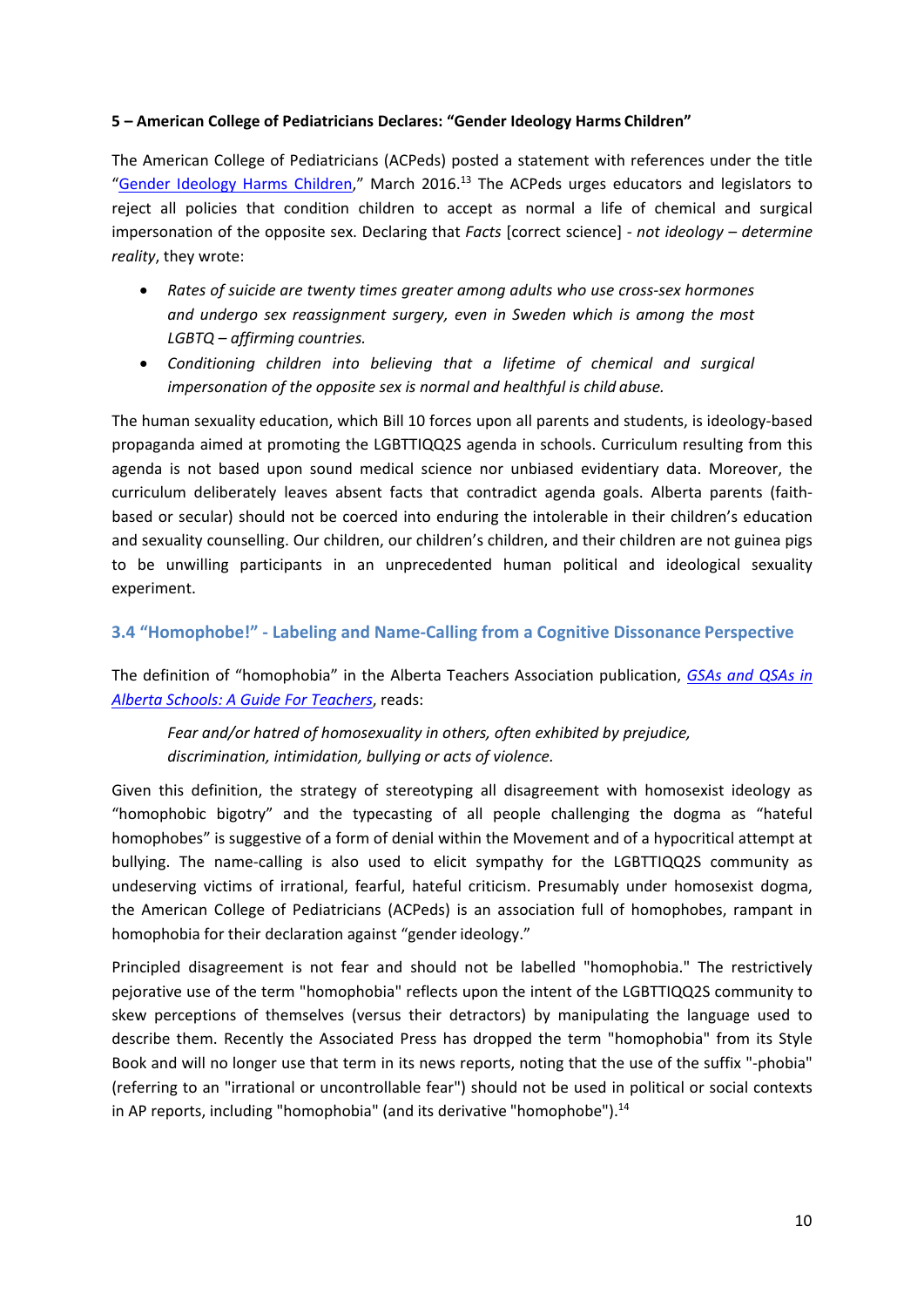Bill 10 strips parents of the ability to have their children opt out of a grossly unscientific, cognitively flawed, homosexist-inspired human sexual orientation agenda. A programme instigated by the political left and fostered by the ATA. Socially conservative and faith-based Albertans have been abandoned by the political right and thrown under the bus. A bus headed on a route to make all students indifferent to all so-called "sexual orientations, identities and expressions." A bus driven by liberal activists bent on rolling over as many religious and/or conservative "homophobes" as possible along the way!



#### **3.5 Debugging So-called "Pro-Gay Christianity"**

The ATA, in their publication *[Safe and Caring Schools for Lesbian and Gay Youth –](https://www.teachers.ab.ca/SiteCollectionDocuments/ATA/For-Members/Professional%20Development/Diversity%2C%20Equity%20and%20Human%20Rights/Safe%20and%20Caring%20Schools%20for%20Lesbian%20and%20Gay%20Youth-%20SACSC.pdf) A Teacher's Guide*, note under the title "A dozen misconceptions – #6 *All religious groups oppose homosexuality"*:

*There are a variety of religious opinions on homosexuality. Some groups consider homosexuality to be a sin, others consider it to be a gift from God, and still others do not even consider it.* <sup>15</sup>

The untenable position of pro-gay Christian theology is graphically summarized below in the overlap of two incompatible, hostile and clashing worldviews.

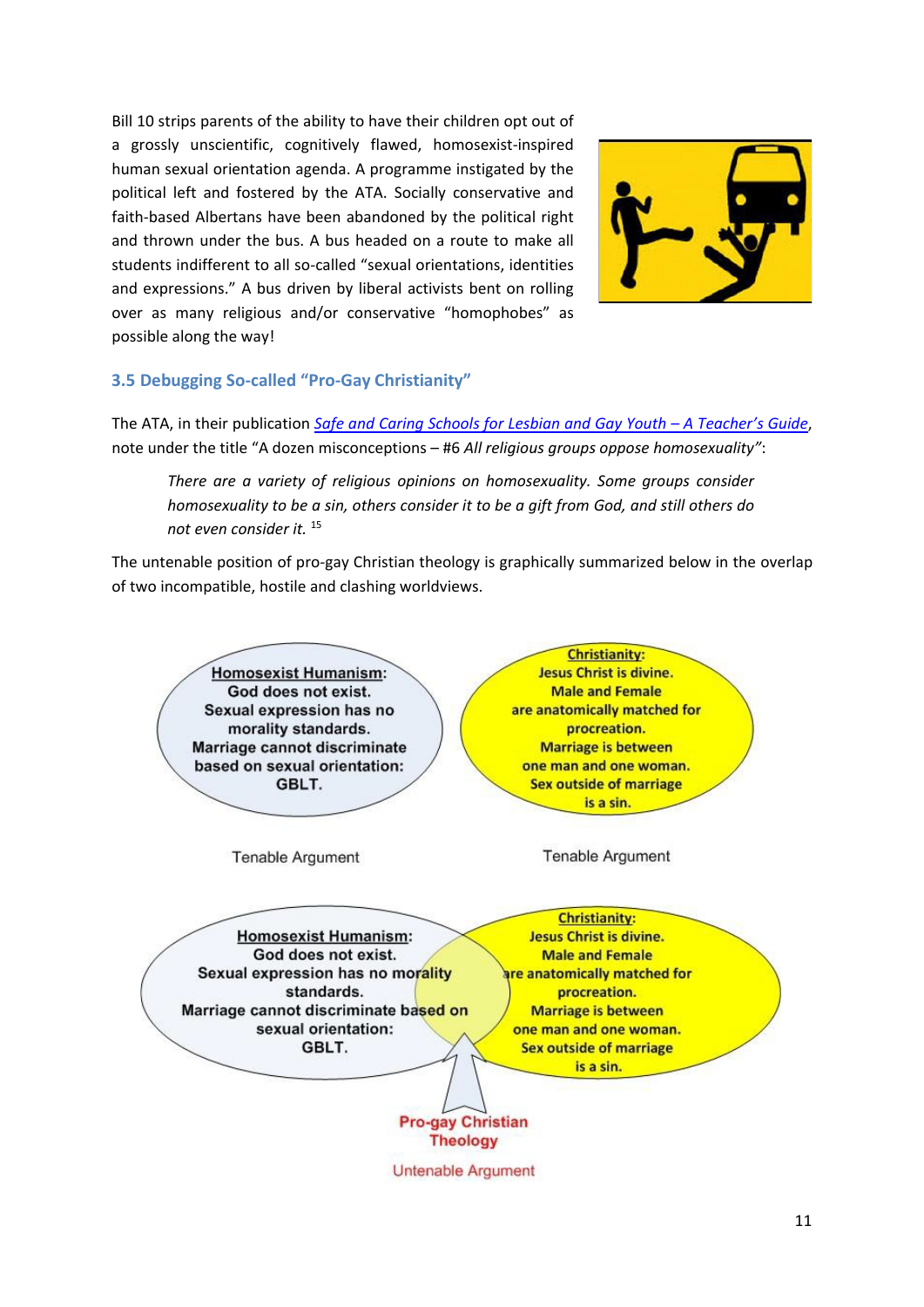At stake for traditional (Bible-trusting) Christian believers - parents and children, and for their schools and colleges, are the constitutional rights of freedom of religion, speech and assembly. Christian beliefs are not compatible or reconcilable with homosexism. To the extent that Bill 10 and all associated guidance succeeds, the Christian worldview will be undermined, and children deceived and put at risk of either being blocked from or led away from the faith.

# **3.6 Conferring Individual Dignity and Respect Versus Celebrating Transexuality**

On the ATA website is a list of *[Frequently Asked Questions for Teachers](https://www.teachers.ab.ca/For%20Members/Professional%20Development/Diversity%20and%20Human%20Rights/Sexual%20Orientation/FAQ/Pages/Frequently%20Asked%20Questions%20for%20Teachers.aspx)* along with recommended responses. One question and response reads:

*What if people say that I am advocating a homosexual agenda?*

*Schools and teachers who address LGBTransgender educational issues are not advocating or promoting a homosexual agenda; they are creating a safe, caring and inclusive environment in which all students and their families can expect to be treated with dignity and respect. 16*

The [PRISM Tool Kit](https://www.teachers.ab.ca/SiteCollectionDocuments/ATA/For%20Members/ProfessionalDevelopment/Diversity-Equity-and-Human-Rights/PD-80-15cPrismToolkitBooklet_Web.pdf) is one of the 22 resource documents listed at **Appendix E** to the full Bill 10 Court Challenge document, which are either published or endorsed by ATA for the purpose of promoting "*safe and supportive, classroom discussions about sexual minorities and gender variance*" and reducing homophobia. In the PRISM Tool Kit, under the title "Research Trends,"17 **[Ritch Savin-](https://en.wikipedia.org/wiki/Ritch_Savin-Williams)[Williams](https://en.wikipedia.org/wiki/Ritch_Savin-Williams)** is referenced describing the future stage of progress in the "LGBTQ agenda":

*Fourth stage: Future response—With increasing gains in the legal recognition and protection of LGBTQ individuals, Savin-Williams argues that "banality" ["indifference"] may be the next wave of the future. He posits that youth are increasingly adopting a "post-gay" identity where sexuality is no longer considered the defining characteristic of their personhood. Savin-Williams maintains that the everyday ordinariness of same-sex attractions, as increasingly witnessed on television, film, and other media, may well become the defining feature for the future of LGBTQ youth. Because of these controversial claims, this fourth stage, banality, is currently one of the most contested issues in the field of LGBTQ educational studies. [My insert in bold.]*

Regardless of whether one is an atheist or religious, questions must be asked as parents. "Do we really want a society in which mothers and fathers are indifferent about the gender identities and expressions of their children?" "Do we want a society characterized by '*banality*,' in which our children have total apathy about where they might perceive their sexual identity lies along the socalled 'Heterosexual- LGBTTIQQ2S (etc.) Identity Spectrum'?" "Do we want a society in which school staff and fellow students cheer at the self-profession (coming-out) of a 10 year-old proclaiming that he is transgender, wants to become transsexual, is pansexual, is two-spirit, queer, or is bi-sexual?" Bill 10 is a key legislative agenda item for the LGBTTIQQ2S Community in their desire to move towards social banality!

Transgender and transsexual people are and should be protected by the Constitution against discrimination on the basis of their minority sexual identity (i.e. 3-6 in 1,000 people). All persons deserve to be treated with dignity and respect and bullying transgender/transsexual people is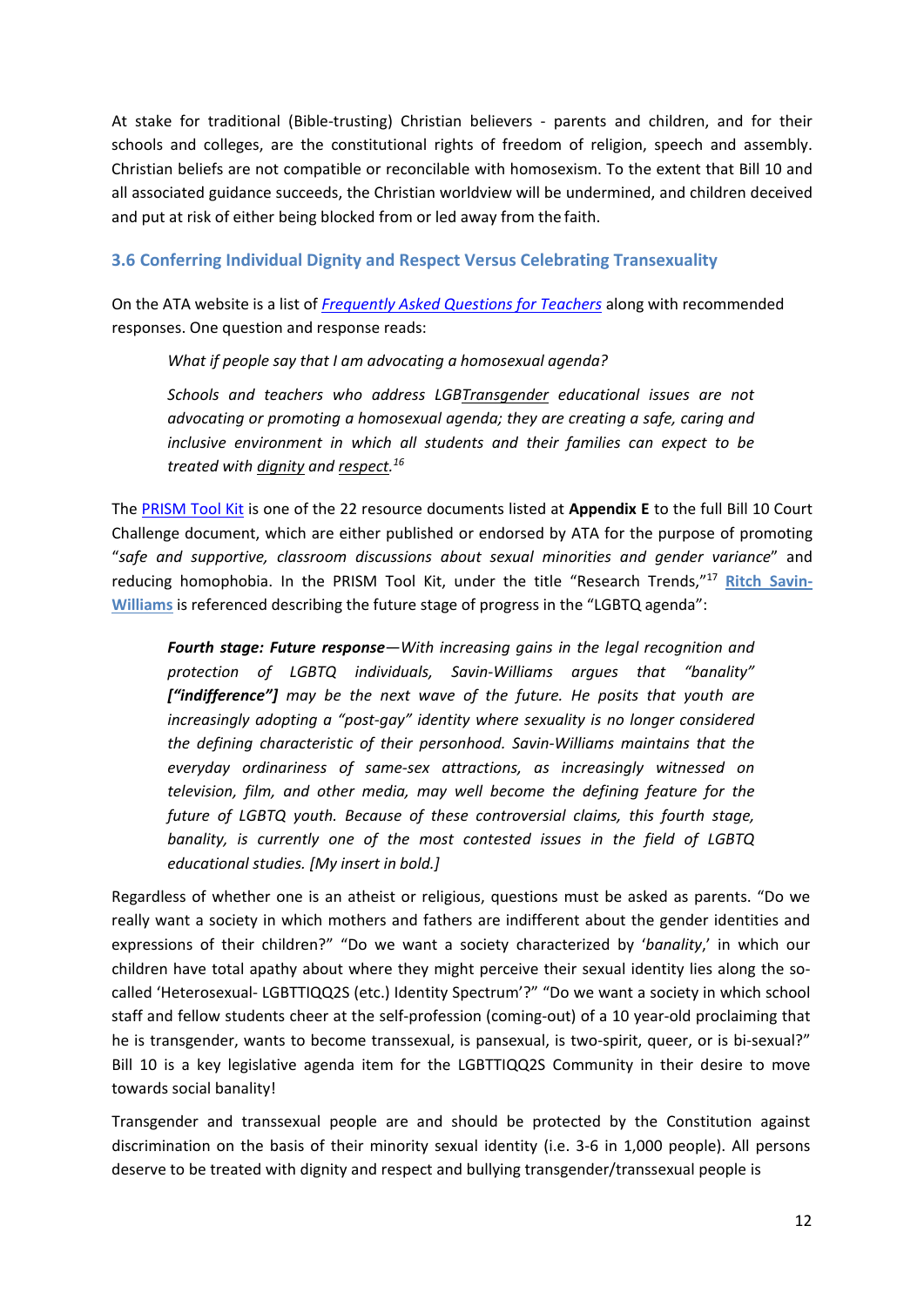wrong. However, to indoctrinate our children that Transgenderism is something to be celebrated; if not encouraged, is a movement gone too far, evidence of cognitive dissonance at senior activist white-collar level. If the education system is going to address Transgenderism, the goal should be to minimize the number of students wavering over or pondering these identities. Bill 10 puts all children at risk from indoctrination to a non-scientific, politically biased, medically dangerous, minority agenda. Furthermore, Bill 10 permits school staff on an unregulated, unqualified basis to secretly interpose themselves between child and his/her parents, upon the student's request, regardless of the child's age. The child will be allowed to live a double life – secret name, secret sexual expression, and secret use of opposite gender wash and change rooms, all without the parents' knowledge. In **Section 5**, the constitutionality of this unprecedented state-sponsored intrusion into the legal responsibilities of the child's parents will be challenged.

#### **3.7 The Road to Bill 10: A Brief History of Political Travesty**



The debate over Bill 10 - *Act to Amend the Alberta Bill of Rights to Protect our Children*, became stuck on finding a balance between the rights of LGBTTIQQ2S students and the rights of parents that are enshrined in Alberta's Human Rights Act, unique to the prairie province. In 2010, the Tories amended Section 11.1 of the Alberta Human Rights Act to allow parents to pull children out of class when religion, sexuality, or sexual

orientation is taught. Political opponents said that provision unfairly limits ATA teachers and stigmatizes sexual orientation.

In November 2014, Premier Prentice stated he planned to introduce legislation to "strike a balance" between students who want to start a gay-straight alliance (GSA), parents who want to choose what their child learns at school and a school board's ability to make decisions. The draft would require school boards to approve creation of a GSA/QSA club. Prentice said:

*This is too important an issue to be reduced to a political game. When faced with such an unfair and unbalanced approach, I believe that it is the job of a Premier and the job of a government to show leadership and to build consensus because rights need to be advanced, because children need to be protected, because parents need to be reassured and because school boards need to be respected.18*

In the end a "balance" was not struck and Alberta parents were thrown under the bus. Once there was need for "*balancing of three important rights in our society: sexual orientation, parental rights, and the important responsibilities of schools boards.*" After 10 March 2015, the need apparently went away. With all political parties now on the proverbial Bill 10 bus, the only option for those invested in keeping protected parental rights, in keeping protected religious rights, in keeping freedom of speech in schools, in protecting freedom of assembly, and in keeping a democratic effective mandate for school boards, is a constitutional court challenge.

# **4.0 THE OVERARCHING OBJECTIVE OF A BILL 10 COURT CHALLENGE**

A Bill 10 court challenge will detail the poor connectivity between the goals of the legislation and the substance of the Law. Furthermore, the court challenge will expose the wanton disregard for basic rights across virtually every constitutional protection possible. The collision of rights and the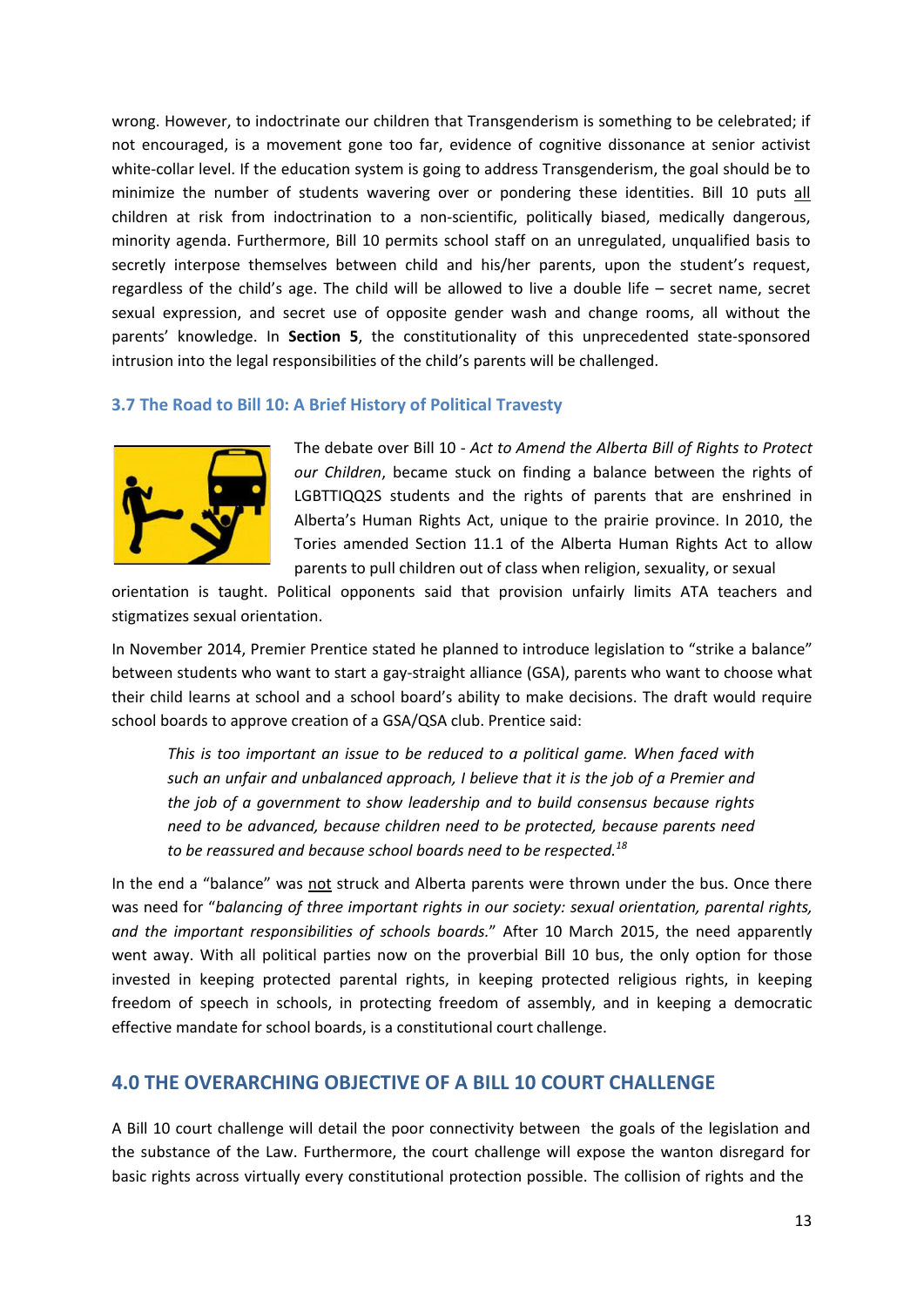confrontation of discriminations have reached an apex in this legislation. The fight over Bill 10 is significantly a struggle of who in future has key influence over our children's up-bring – parents or state. The political left has staked-out its position in favour of the state. The political right has incredibly abandoned its base. Moreover, the struggle is about when (age appropriate timing) and how (sexuality education guidelines and topics) influence will be exercised. There is no doubt that Bill 10 severely weakens the authority of parents or guardians; the term "influence de-capitation" comes to mind. Others have used terms like "totalitarianism"19 and "one-size-fits-all education."20 What is needed in this court challenge is constitutional clarification of how collisions of these diverse social spaces and confrontations of opposing protected rights are to be managed in the education realm. Much good can come from a court ruling with remedies to establish the balance of rights that Premier Prentice once declared so very important.

# **5.0 THE EVIDENT AND VEILED GOALS OF BILL 10**

Bill 10 is officially titled ["Act to Amend the Alberta Bill of Rights to Protect Our Children.](http://www.assembly.ab.ca/ISYS/LADDAR_files/docs/bills/bill/legislature_28/session_3/20141117_bill-010.pdf)"<sup>21</sup> In the media, the Bill has been referred to as the [Transgender Rights Bill,](http://www.ctvnews.ca/canada/protesters-clash-in-alberta-over-transgender-rights-bill-1.2902894)<sup>22</sup> Legislation for LGBTQ Students<sup>23</sup> and [Bill Allowing Gay-Straight Alliances in Schools.](http://www.ctvnews.ca/canada/alberta-passes-bill-allowing-gay-straight-alliances-in-schools-1.2274178)<sup>24</sup> What becomes evident in study of this Bill is the absence of reasons or lack of clarity as to why all the amendments are needed. There are no explanatory notes with the Bill. At least [Bill 202](http://www.assembly.ab.ca/net/index.aspx?p=bills_status&selectbill=202&legl=28&session=3) initiated by Liberal MLA Laurie Blakeman was forthright in intended rational, if not very persuading:

*WHEREAS other Canadian jurisdictions have recognized the need to enact similar legislation to protect the human rights and dignity of young persons in schools.25*

Since when has Alberta modelled its societal course on what Ontario or Manitoba has done? No other province had the opt-out provisions of Section 11.1 in the Alberta Human Rights Act.

# **5.1 Stated Goals Found in Bill 10 Legislation Text**

Based on the text added to the Alberta School Act, the GSA strategy is to FORCE *"equality and nondiscrimination with respect to, without limitation, gender identity, gender expression, family status or sexual orientation"* under the assumption that this will make schools safer for LGBTTIQQ2S students. The paradox in the legislation - a Bill that cancels the parental opt-out provision for sexual orientation indoctrination, and declares all schools - faith-based, private, home-school associations, and public, subject to GSAs/QSAs, is that it is not interested in *non-discrimination and respect* for "religious belief;" indeed, has violated Charter rights.

# **5.2 Policy Goals Evident from Bill 10 Implementation Guidance**

Whether one views "*equality and non-discrimination*" as achieving some level of tolerance, indifference or societal banality, all should agree that our children need to understand that tolerance, with respect, is needed for good public order and safety in a democratic and pluralistic society. The irony and unfairness in this Bill is that tolerance, respect, individual recognition and dignity are not seen as two-way streets. Bill 10 guidance is unilateral, my-way or the highway, allinclusive (no avoidance) and does not treat all Alberta children as equal: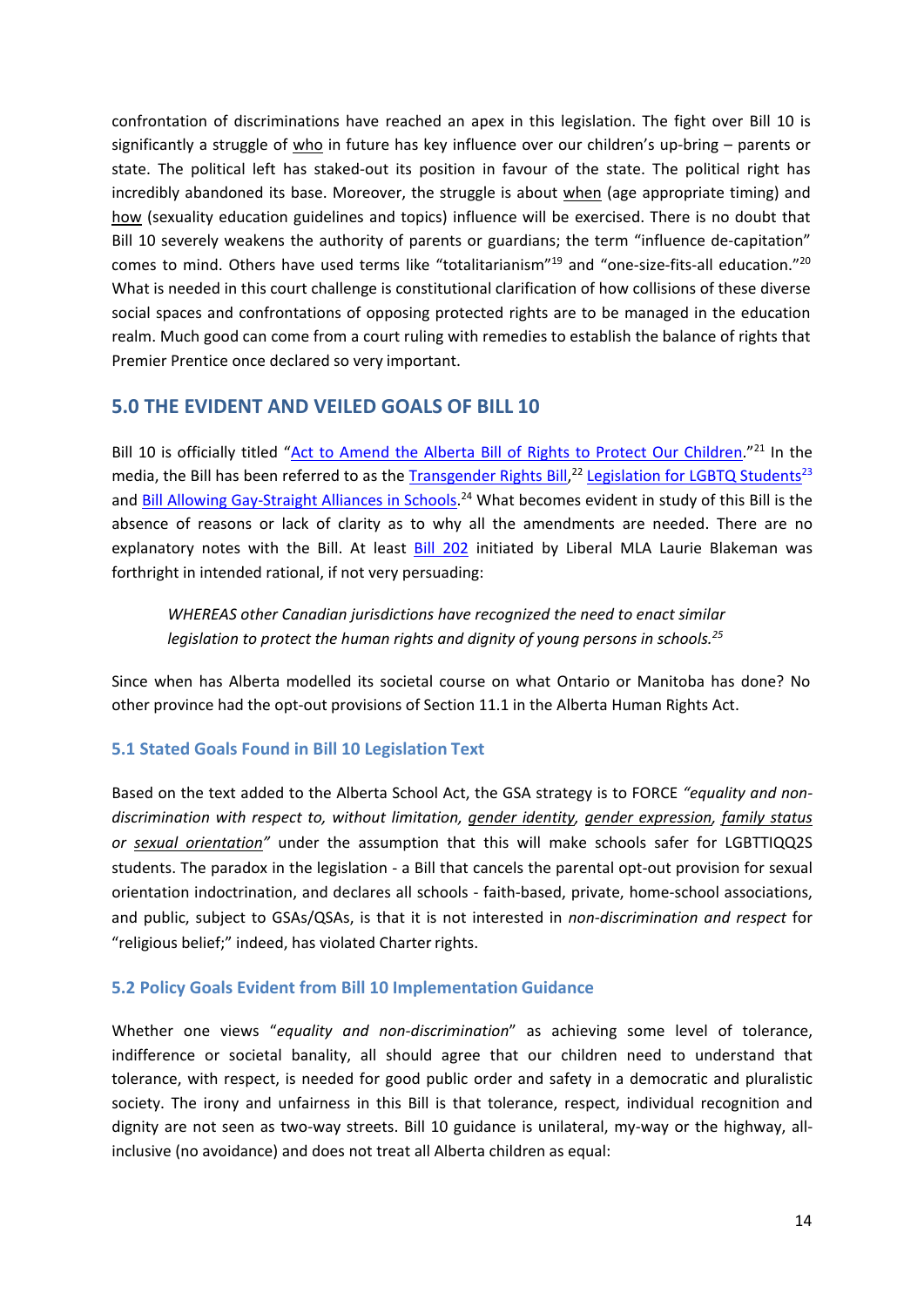- Male and femaleness are to be de-emphasized in all facets of school life, i.e. reduction of sex-segregated activities including:
	- o Boys-only and girls-only clubs [clubs intended to promote male role modeling or female role modeling are out];
	- o Sports teams;
	- o Uniforms;
	- $\circ$  Use of language mother, father becomes guardian or Parent 1 and Parent 2;
- A neutral washroom for use by self-identifying transgender students is not appropriate, access to the self-identified need of a girls or boys washroom must be assured; and
- Students uncomfortable with the presence of pre-operative transgenders in their washroom or change room must seek alternate remedies.

# **5.3 Collateral Goals in ATA Diversity, Equity and Human Rights (DEHR) Programme**

Based upon the Public Health Agency of Canada definition, one would say that the promoters of DEHR- *Sexual Orientation and Gender Identity* have the cart before the horse." The *Canadian Guidelines for Sexual Health Education,* 2008 defines "sexuality" as follows:

*Sexuality is influenced by the interaction of biological, psychological, social, economic, political, cultural, ethical, legal, historical, religious, and spiritual factors.26*

Human sexuality should not be classified and conflated with the value gained from ethnic or cultural diversity; should not be equated with the equity of benefit to Canada from African, Chinese, European, Middle Eastern, etc. immigration. The brainchild of the homosexist activists that leads one to advocate or imply that Canadian society would be better if there were just more transsexuals, more queers, more single sex parents (two gay Dads or two lesbian Mothers), or more three parent families to diversify the population is evidence of acute cognitive dissonance. The DEHR Sexual Orientation and Gender Identity programme is a back door means of getting around the Alberta Education curriculum to promote the left political and the homosexist agendas under the pretext of celebrating and supporting Canada's "*vibrant kaleidoscope of cultural diversity."* Sexuality is influenced by culture, it is not equal to or the same as culture.

# **6.0 RATIONALITY OF THE LAW TO THE STATED AND INTENDED GOALS**

Surely the rational for Bill 10 cannot rest on keeping up with the proverbial Jones - Ontario:

> *WHEREAS other Canadian jurisdictions have recognized the need to enact similar legislation to protect the human rights and dignity of young persons in schools.*

Who says Ontario's approach is the best, or accepted by most Ontarians, or is constitutionally correct? In this section the Bill 10 goal - "*protection of our children*," by creating a *"welcoming, caring, respectful and safe learning* **Ontario Protesters Against**



**Liberal Government Education Policies**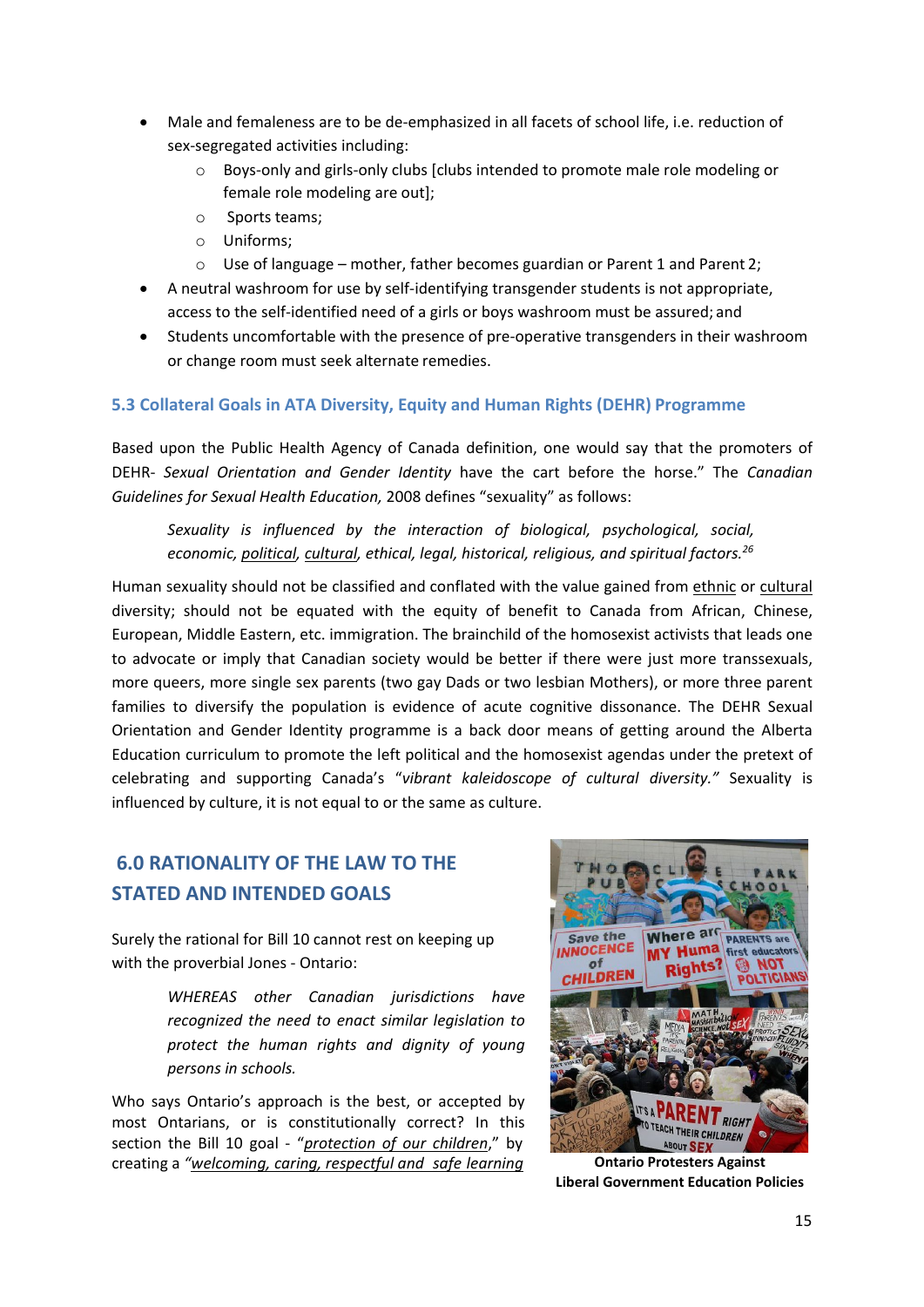*environment that respects diversity and fosters a sense of belonging"* will be parsed into subobjectives for study: school safety and suicide mitigation, caring and inclusive environment, impartial guidance and sexual health counseling, and tolerance success.

# **6.1 What Measures for Safety - Suicide Mitigation, Anti-Bullying Success, GSAs Created?**

The 2006 ATA publication *[Gay-Straight Alliances in Alberta Schools: A Guide for Teachers](https://local26.teachers.ab.ca/SiteCollectionDocuments/15%2001%2008%20attach%20(GayStraight%20Student%20Alliances%20in%20Alberta%20Schools%20A%20Guide%20for%20Teachers).pdf)*, authored by [Kristopher Wells](http://www.ismss.ualberta.ca/KrisWells) lists the risk factors for LGBTQ youth - negative self-esteem, drug and alcohol abuse, feelings of depression and isolation, disruptive school behaviour, increased sexual activity and decreased academic performance. He also notes:

*In correlation to these risk factors, LGBTQ youth have been found to have suicide rates that are two to three times higher than their heterosexual peers (Fenaughty and Harré 2003).27*

There is a considerable rise in the suicide rates for the high school age group 15-19, particularly among males when compared to ages 10-14. It is evident that suicide prevention should be a major concern in high school relative to elementary grades. Moreover, for those truly interested in reducing teen deaths, student suicide should be seen as an issue for all high school students regardless of sexual orientation or gender identity, along with acknowledgement that the male suicide rate in high school students is four times that of females. Whether one accepts the *Egale*  estimate that 28% of suicides are LGBT students or a significantly lesser percentage the issue needs to be addressed. Fundamental questions to ask and answer: Is the Bill 10 approach of universally applied GSA/QSA mandates on the basis of one student's request, removal of all gender specific terminology and activities in schools, and elimination of parental controls over their children's sexuality education an effective strategy to reduce perceived suicides among LGBTTIQQ2S students? Is the Bill 10 approach of facilitation of a student's secret name, sexual orientation, or gender expression at school, different from that lived at home, an effective strategy to reduce suicides among LGBTTIQQ2S students? How many Albertan LGBTTIQQ2S students commit suicide because of "homophobia" among peers at school.

Suicide is a very complicated matter. No full analysis of the issues related to youth suicide has been attempted in the full version document. However, before losing sight of the big picture and launching a potentially low effect suicide prevention programme under the titles mandatory GSA/QSA clubs and DEHR indoctrination, all sides on this subject must endeavor to get the facts straight. It seems fair to say, based on the research of [Moskos, Achilles, and Gray](http://mural.uv.es/aiblasal/Adolescent%20myths%20suicide.pdf) alone, that there are many more factors at play in the suicides and attempted suicides of straight and LGBT students than the environment at school. Suicide "is caused" by an interplay of biological, psychological, environmental, and social factors. Moreover, mental illness is the leading risk factor for suicide. Suicide risk-factors vary with age, gender, ethnic group, family dynamics and stressful life events. Since mental illness is the leading risk factor and plays no favorites between straight and gay, future efforts in our educational system must use evidence-based screening tools to identify youth at risk, and link screening responses to appropriate professional treatment referrals. Certainly, GSAs aimed primarily at promoting LGB pride and social events combined with Bill 10 guidance isolating GBLT youth from their parents' childrearing authorities and medical health responsibilities is not a likely path to significant reduction in youth suicides.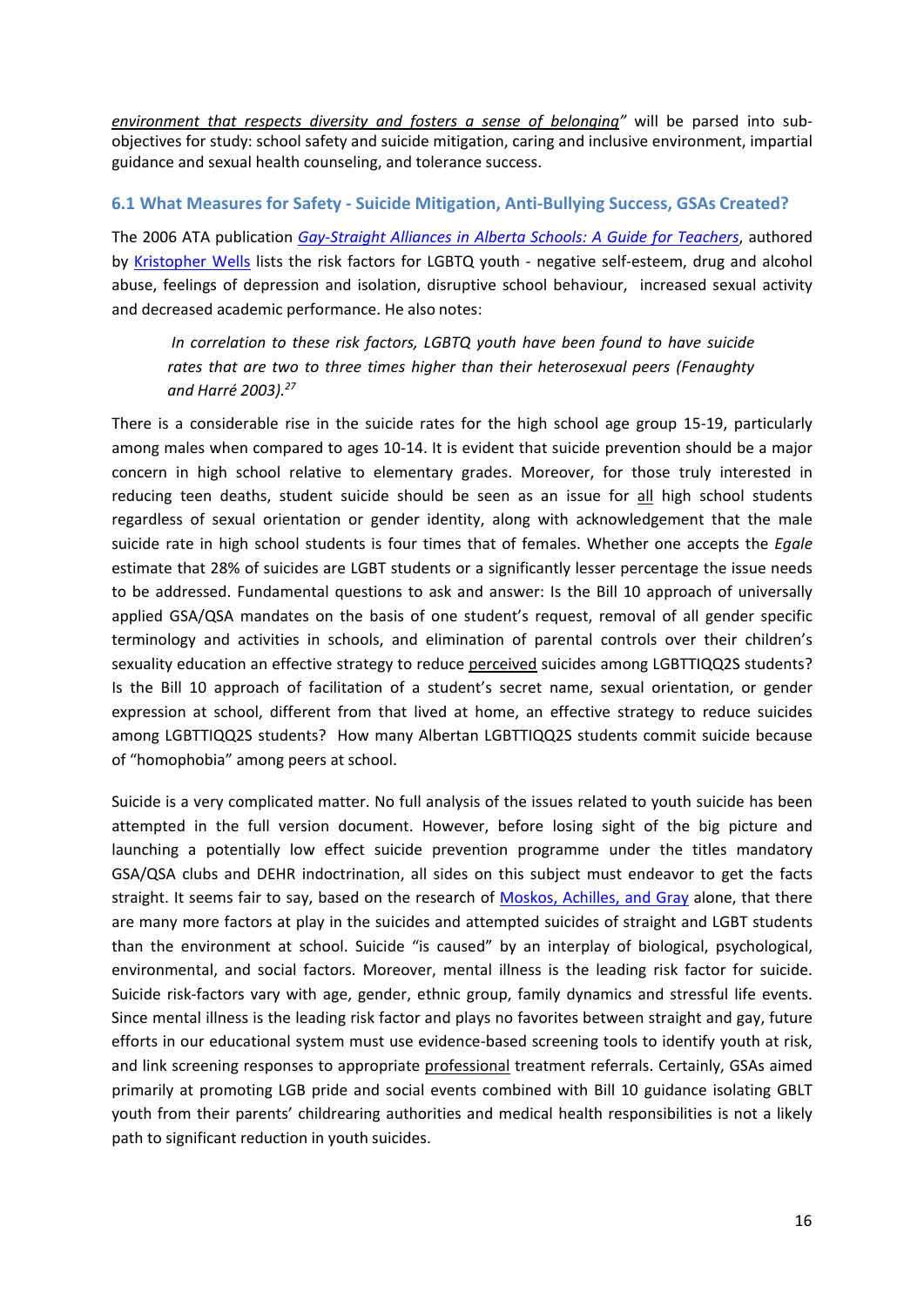There is evident need for effective municipal and school health policies and practices to help reduce the prevalence of health-risk behaviors and improve health outcomes among all students, but sexual minority youths in particular. School staff members and others who work with sexual minority youths must have adequate qualifications based on specialized training to help them understand the needs of sexual minority youths and shape behavioral health messages appropriately. A quote "safe place" in which to share or deliberate and to question qualified school staff in a confidential supportive manner is an essential element in reaching these minority youth. This said, the ability to have these focused, intimate private conversations is not in a classroom where 97% of the student population is heterosexual. Given the demographic data (see Bill 10 Court Challenge full text Sections 6.1 and 6.2) indicating that sexual minority numbers may be very low in many if not most schools, would it not be better all around where a school board has established the need, to conduct sexual minority health education within the GSA/QSA context. This approach would go a long way towards reducing the conflict over indoctrinating the vast majority of students (95%) in the usual sexual practices of the sexual minority students (5%). Instead of a one-size-fits-all sex education approach this focused pedagogy would create less controversy with parents and allow sexual minority students to receive appropriate instruction from teachers qualified and comfortable to engage LGBTTIQQ2S pupils. As will be explained next there are two types of GSAs/QSAs: (internally focused clubs) that may promote better health and well-being and two types (externally focused, activist clubs) that will in all likelihood increase friction between the sexual minority and majority, eroding not improving the environment in public and faith-based schools. Unfortunately, Bill 10 and Education Ministry guidance make no attempt at prescribing the club constitution forGSAs/QSAs.

*[GSAs and QSAs in Alberta Schools: A Guide for Teachers](http://albertagsanetwork.ca/wp-content/uploads/2016/08/GSAs-in-Alberta-Schools-Guide.pdf)* identifies four major categories of GSAs/QSAs:

*1) GSAs or QSAs for Counselling and Support 2) GSAs or QSAs that Provide Safe Spaces<sup>28</sup>*

The need for either of these categories of GSAs/QSAs is strong and comes with little downside regarding potential for homosexist propaganda, if the club is properly regulated. These two types, with well defined rules and limitations set at school board level, should be automatically supported upon student request.

It is the  $3^{rd}$  and  $4^{th}$  types in the ATA guidance that present intolerable opportunities for proliferating propaganda:

*3) GSAs or QSAs to Raise Visibility and Awareness*

*4) GSAs or QSAs to Effect Educational and Social Change<sup>29</sup>*

The premises of GSA type 3 and 4 are that society is out of touch, in need of change, social banality has yet to be reached, and GSAs/QSAs have an "*anti-oppression educational mandate across intersections of difference (race, gender, class, ability, sexual orientation, gender identity)*. *<sup>30</sup>* Where in the Alberta curriculum is this mandate?

# **6.2 What Measures for a Caring and Inclusive Environment?**

Do Ministry and ATA guidelines for GSAs/QSAs demonstrate care for and respect for diversity? To the extent that the answer for specific guidelines is no, the rules need to be changed or clarified.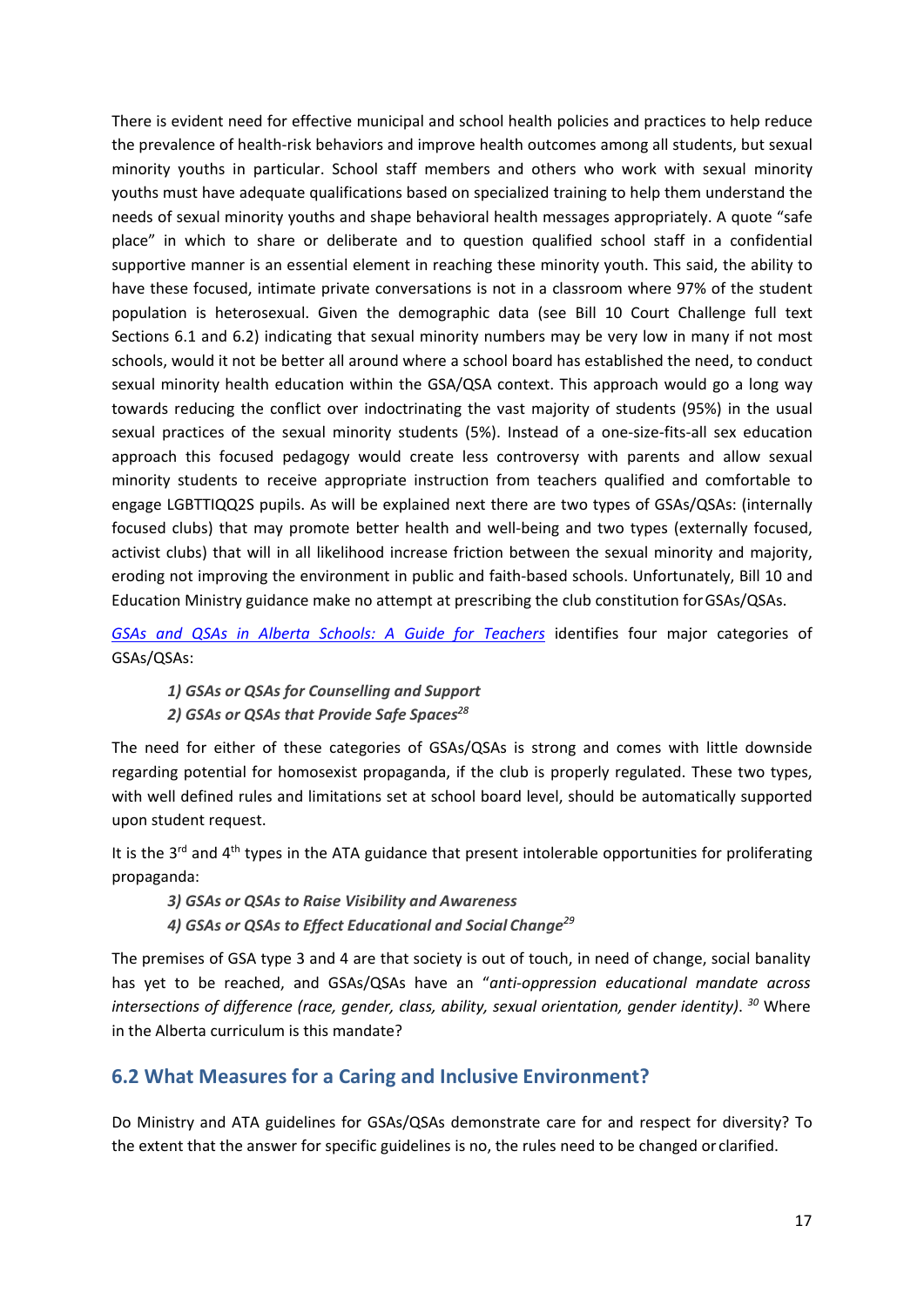Those who make rallying calls to allies and questioning kids to come and join and/or CELEBRATE with the school LGBTTIQQ2S community need to face up to the question: "**Have they done all they can to prevent kids from choosing a transgender, queer or intersex identity?"** Leading the child along or standing by and doing nothing are unacceptable "best practices." The following policy by the Calgary Board of Education (CBE) is not acceptable to the vast majority of parents:

*Evidence-based best practice tells us that allowing children to take the lead with their gender identity and supporting them with this exploration is helpful. We help children when we give them room and freedom to explore free of judgement. In short, it is best to give children room to express their gender in ways that feel natural to them and to not "box" them in and hold them to any particular gender rules. It is also important to honour the gender identities that adolescents share with us as they are very likely to reflect their true and longstanding identity – [Creating](http://www.cbe.ab.ca/about-us/school-culture-and-environment/Documents/Guidelines-Attending-Gender-Identity-Gender-Expression-Sexual-Orientation-Schools.pdf)* [Conditions to Thrive: Guidelines for Attending to Gender Identity, Gender](http://www.cbe.ab.ca/about-us/school-culture-and-environment/Documents/Guidelines-Attending-Gender-Identity-Gender-Expression-Sexual-Orientation-Schools.pdf) [Expression and Sexual Orientation in](http://www.cbe.ab.ca/about-us/school-culture-and-environment/Documents/Guidelines-Attending-Gender-Identity-Gender-Expression-Sexual-Orientation-Schools.pdf) Schools.

Those who support Bill 10 and the ATA are not applying evidence-based medical science; rather they have swallowed an ideological party line. Does anyone really believe these identities happen in some innate unchangeable biological vacuum? Obviously not, or the homosexist movement would not speak of fluidity and change between untold possible identities. The Public Health Agency of Canada lists influences on "sexuality" in *Canadian Guidelines for Sexual Health Education*, 2008 as follows:

*Sexuality is influenced by the interaction of biological, psychological, social, economic, political, cultural, ethical, legal, historical, religious, and spiritual factors.31*

The American College of Pediatricians reject the gender "ideology" espoused by CBE. The medical experts assert:

*Children who use puberty blockers to impersonate the opposite sex will require crosssex hormones in late adolescence. Cross-sex hormones (testosterone and estrogen) are associated with dangerous health risks including but not limited to high blood pressure, blood clots, stroke and cancer. Rates of suicide are twenty times greater among adults who use cross-sex hormones and undergo sex reassignment surgery.32*

Real evidence suggests the actions triggered by implementation of Bill 10 will mean more children who could have lived normal heterosexual lives will instead join the LGBTTIQQ2S community. Bill 10 changes the psychological, social, political, ethical, legal and educational factors all in favour of promoting more youth to experiment and choose a lifestyle in the LGBTTIQQ2S community. Worse the Bill denies parents the right to have their children opt out of sexual orientation indoctrination and denies parents the right to know whether their children (regardless of age) are leading a secret sexual identity or attending a GSA/QSA that they don't wish their mother and father to know about. Faith-based schools have no exemption.

Bill 10 mandates unqualified teachers and staff to meddle into the medically, psychologically and spiritually complex sexuality of our children. This is a fundamental new incursion of the state into parental responsibilities. The Ministry makes bold assertions that crucial staff training will occur to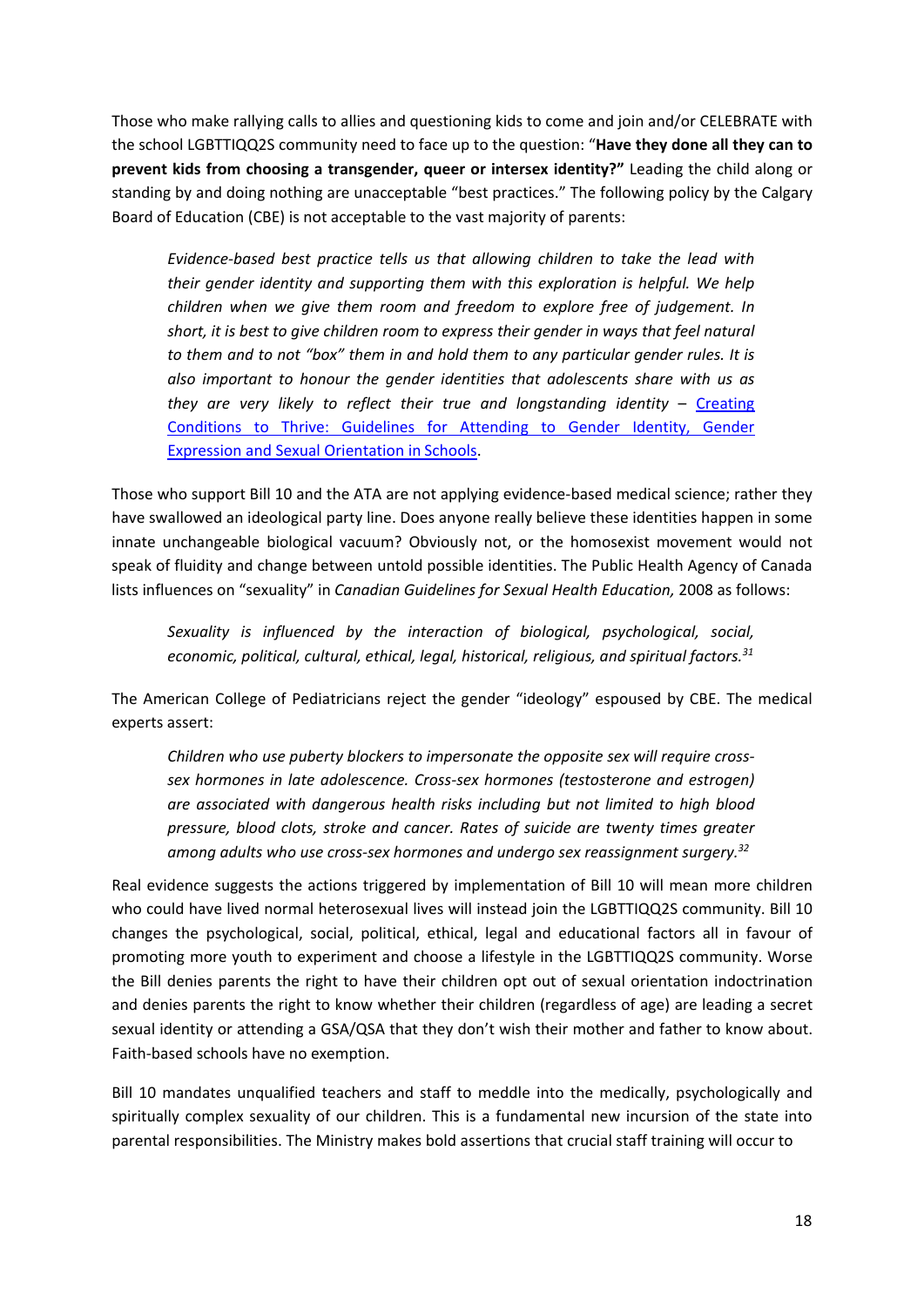prepare staff for these new responsibilities. However, based upon the guidelines set out in Ministry, ATA, school board and school level publications currently in place this training, when it occurs, will only further indoctrinate the homosexist agenda without applying balanced, truly evidence-based practices. Many more children will be put at risk than those who may potentially be better off under the programme. The programme will result in more children not following a heterosexual life path while not appreciably reducing the so-called "adversity" faced within the LGBTTIQQ2S community. For faith-based families (Christian, Muslim, Jewish ...) children will be at risk because God has designed sons and daughters to be heterosexual and restricts sexual relations to the sanctity of marriage.

Imposing unregulated, independent, LGBTTIQQ2S student-led, GSAs or QSAs (Types 1 to 4) into faith-based schools presents an intolerable clash of beliefs and purposes and opens each school to uncontainable controversies over maintaining institution aims. With two important changes to how clubs are administered the general limitations and objectives previously expressed in the Type 1 and Type 2 GSAs/QSAs are compatible with faith-based values and school goals. First, the confrontational title "Gay Straight Alliance" in a religious institution defeats the goal of trying to create an inclusive caring environment. A more suitable club title should be worked-out with the club members and school board. Second, the club should not be empowered to operate independent of school board approval, regulation and authority. If the club and the faith-based school authorities cannot become "allies" in this endeavor the club will not function well.

# **7.0 RATIONALITY OF THE LAW TO MINIMIZE IMPAIRMENT OF INDIVIDUAL RIGHTS & FREEDOMS**

The concept behind measuring the rationality of Bill 10 to minimize impairment of Charter freedoms is rooted in three judicial values:

- Duty to Accommodate this is a measure of the suitability to balance the diverse interests of individuals, parents, groups, institutions and organizations in society.
- Proportional Gain ≥ Burden this is a measure of likely benefit from the law versus the problems and burdens it creates
- Reasonable Limits Can be Demonstrably Justified this measures the fairness and justification of the limitations imposed.

# **7.1 One Size Fits All Students, All Schools, All School Boards, All Parents – No Exceptions!**

#### **Duty to Accommodate**

The intent of Bill 10 is to improve the level of protection for "our" Alberta children. Given the importance of parents, school boards and school staff, how this goal might be achieved while making no accommodation to the interests, authorities and responsibilities of parents and their elected school board representatives is unclear.

#### **Proportional Gain ≥ Burden**

The Bill itself and the debate around the legislation did not establish why Section 11.1 of the Alberta Human Rights Act needed to be repealed. Absent is any credible analysis of youth suicides among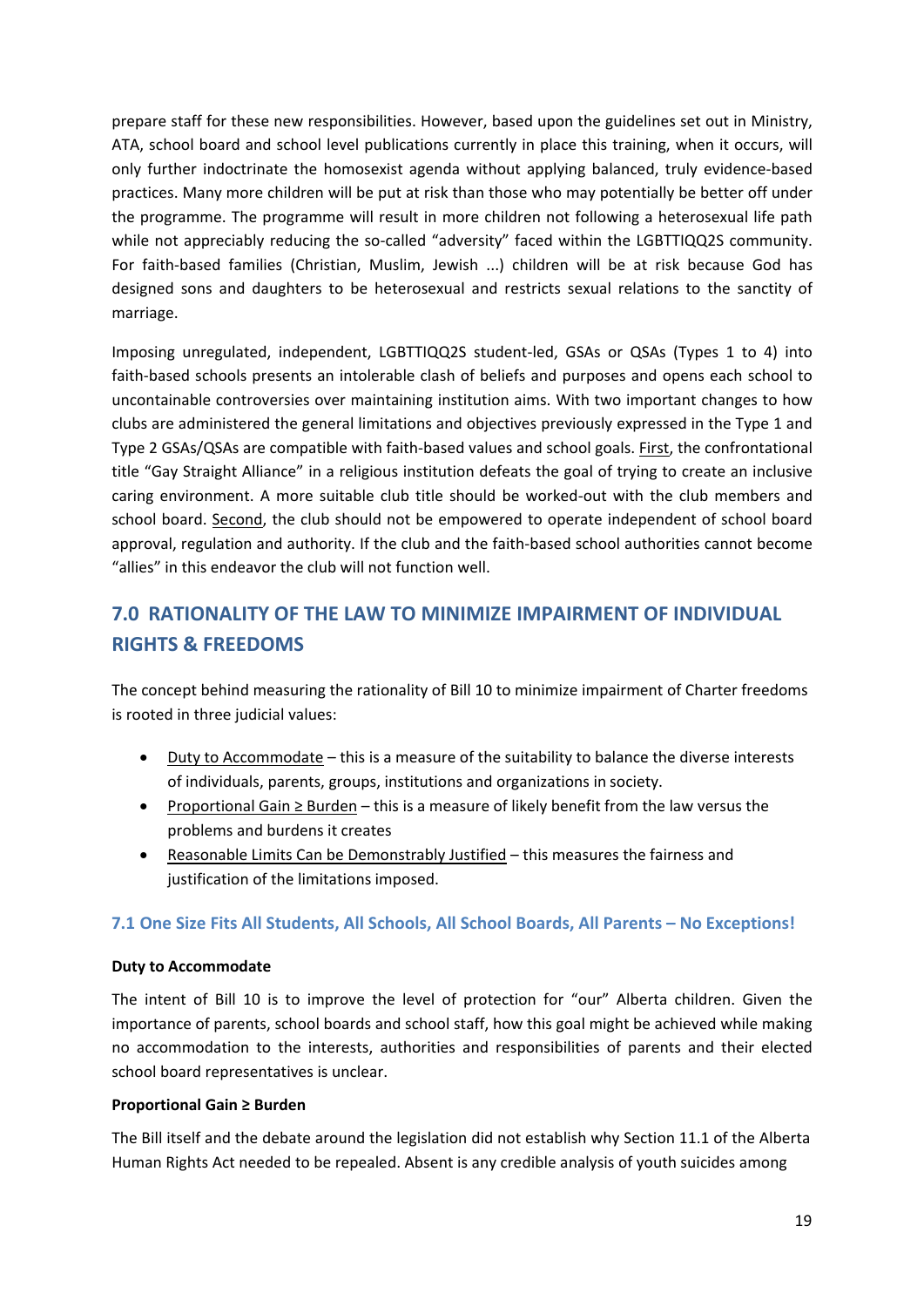Alberta sexual minority students that can be attributed to their school environment. Absent is any analysis (credible or otherwise) of the environments for students at faith-based and private schools, in rural areas, and at home-school associations.

## **Reasonable Limits Can be Demonstrably Justified**

The Bill enforces a blanket law on 2,388 schools to erase male and female gender terminology from use. Gender-segregated sports and other activities must be minimized. Transgender pre-operative students may refuse to use a non-gendered washroom and must be given access to the gendered washroom of choice. Uncomfortable students in the presence of transgender students must move and find accommodation elsewhere. The lack of an age limit on who can initiate a GSA/QSA (Grade K – 12) and the threshold of only one student needed to initiate a club is careless policy. One or two sexual minority activist students forming an unregulated, independent, student led Type 3 or 4 GSA/QSA at a school in a rural predominantly religious town will make the environment worse for students who are Closeted, Out, Mistaken or Questioning. Only locally elected school boards can bring sense to their school environments. A rural school or small school of 100 to 200 students likely has 5 to 10 students considering non-heterosexual identification. These students may be spread over 12 grade levels. Are we really suggesting that a confused Grade 2 student should be empowered to join a club started by a sole sexual minority Grade 6 student? Taking control of GSA/QSA formation out of the authority of the school boards is putting our children at risk and the general environment at schools at risk.

# **7.2 Parent, Child, State Custody Rights and Relationships**

What are evident from Family and Child Law are the fundamental roles of parents and the sanctity of family from the state's intervention perspective. When intervention is necessary the *Child and Youth Advocate or Child Intervention Worker* is to maintain the integrity of the family if at all possible. The state declares "*a child's familial, cultural, social and religious heritage is to be recognized and respected."* The state has established a service which includes due legal process and an appeal process before the state inserts itself into the area of recognised rights and responsibilities of parents. Bill 10 totally thwarts the wisdom, protections and intents of the Family Law Act and other child welfare-related acts.

#### **Duty to Accommodate**

Bill 10 empowers the child to secretly adopt any self-identified sexual orientation, identity or expression without advising the parents. Bill 10 mandates teachers, likely on a volunteer basis, to do what Child Welfare Services trained and qualified staff can only attempt after due legal process. The Bill makes no provision for a dispute mechanism when parent, child and school are in disagreement over the best interest of the child.

# **Proportional Gain ≥ Burden**

The child is empowered to pull away from the influence of parents and siblings and encouraged to take membership in a GSA/QSA club which may use the child as a means to *effect educational and social change, strive to move beyond tolerance, have a visible schoolwide presence characterized by social, educational and political activities.33* In the end the parents are left holding responsibility for the child and may see all this empowerment as victimizing their child for use in a social transformation agenda which is not part of Alberta curriculum.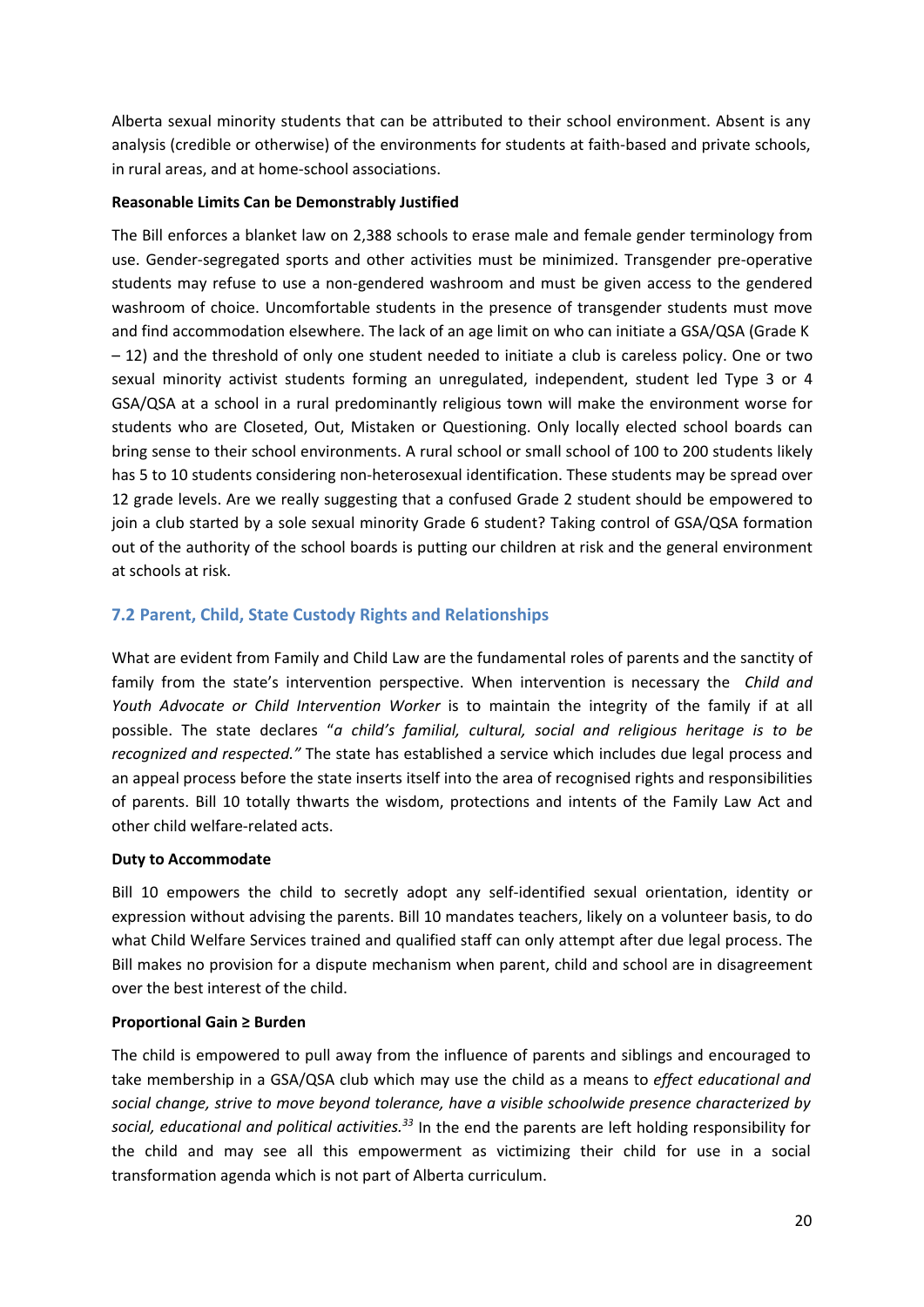#### **Reasonable limits can be demonstrably justified**

The Family Law Acts requires more respect and communication from joint guardians than Bill 10 offers: *"Except where otherwise limited by a parenting order, each guardian is entitled to be informed of and consulted about and to make all significant decisions affecting the child in the exercise of the powers and responsibilities of guardianship."* What can be more important to parents than the sexual identity of the children and their children's behaviour at school? The Children First Act states a child must be 12 or older to have a major say (consent) in a guardianship agreement. Bill 10 sets no age parameters to a child declaring a minority sexual identity and acting on the decision through the clothes worn, washrooms used, name adopted, GSA/QSA clubs attended, while also empowering the child to keep knowledge of these actions secret from parents.

# **7.3 Parental Rights & Powers for the Child's Medical Well-being**

The Alberta Law Act states the following regarding parental entitlements, powers and responsibilities for the child's medical well-being:

*(4)(a) to make day-to-day decisions affecting the child, including having the day-today care and control of the child and supervising the child's daily activities;*

*(5)(a) to nurture the child's physical, psychological and emotional development and to guide the child towards independent adulthood;*

*(g) to consent to medical, dental and other health-related treatment for the child;*

*(l) to receive from third parties health, education or other information that may significantly affect the child.*

# **Duty to Accommodate**

Bill 10 contradicts the wisdom underlying family law and child welfare prudence by setting up guidance that claims children, regardless of age, are capable of making decisions about their selfidentification, upon which the school system will abide by in spite of parental non-knowledge or disagreement. Alberta Education *[Guidelines for Best Practices: Creating Learning Environments that](https://education.alberta.ca/media/1626737/91383-attachment-1-guidelines-final.pdf) [Respect Diverse Sexual Orientations, Gender Identities and Gender Expressions](https://education.alberta.ca/media/1626737/91383-attachment-1-guidelines-final.pdf)* offers no explanation of who certifies that a child has Gender Disphoria in accordance with DSM 5. Will it be a volunteer teacher, the school nurse or a counsellor, the parents, a mother, a father, a guardian, a lawyer paid for by Egale Canada, or the insistent 7 year-old student? Evidence points to a quagmire of litigation with outcomes highly influenced by age of the child, parental unanimity, and expert advice.

#### **Proportional Gain ≥ Burden**

A hypothesis of Bill 10 is that safety gains from potential environmental change in schools – i.e. less bullying and significant eradication of "homophobia," and a much improved lifestyle resiliency through membership in the LGBTTIQQ2S community will:

(1) prove healthier for more kids than the potential risks through loss of parental influence on the child's medical and psychological conditions; and

(2) be more beneficial than the additional number of children who will experiment and choose the LGBTTIQQ2S lifestyle over remaining on a development path toward heterosexual identity.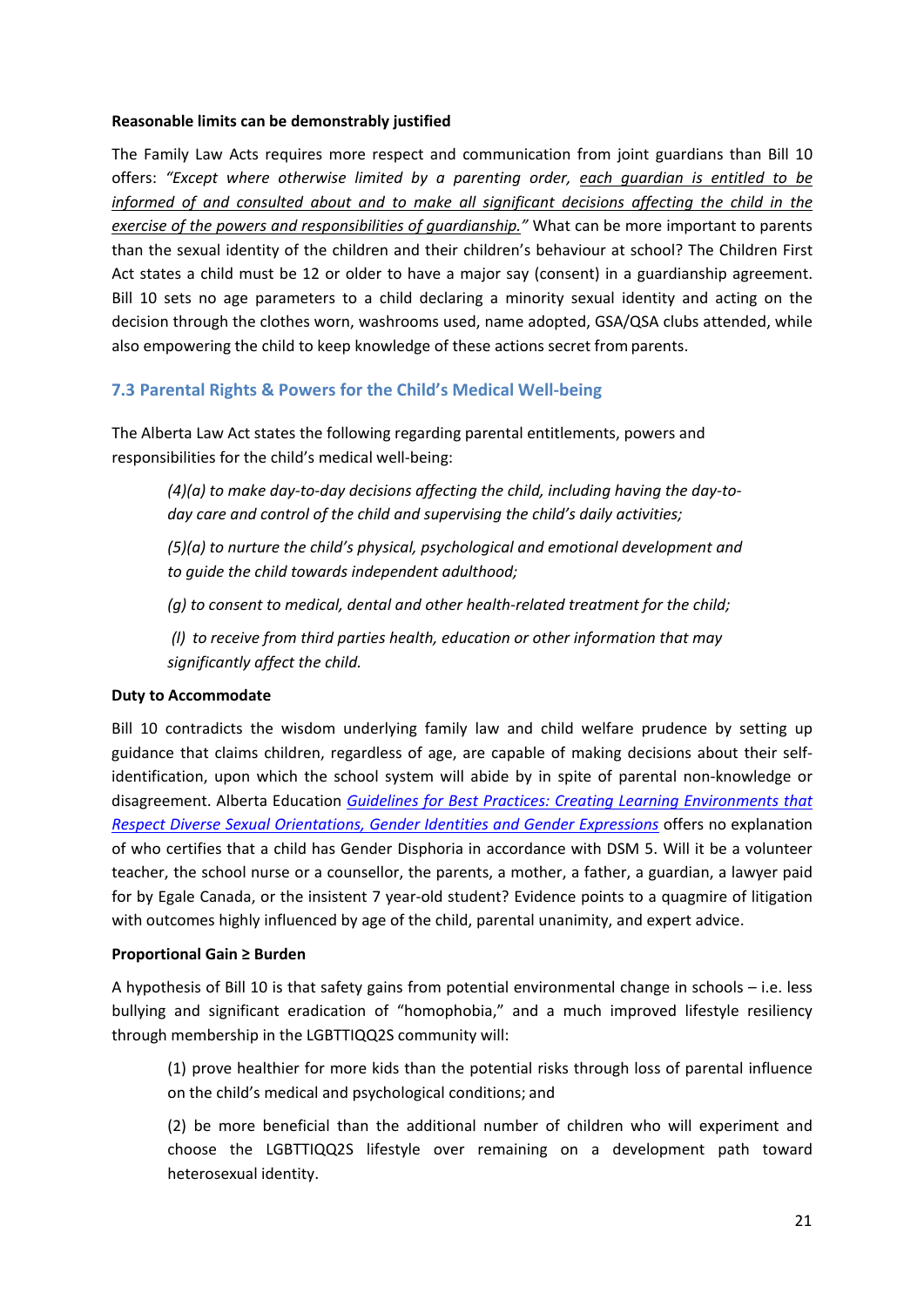The authors of Bill 10 and subsequent guidance (Ministry, ATA, school boards and schools) assert that homophobia is the root cause of LGBTTIQQ2S health problems. Fix homophobia; achieve social banality and the manifest sexual behaviour health risks of the sexual minority will all but go away. The perceived impact of Bill 10 on lowering LGBTTIQQ2S adversity is conjecture at best. The prevalence of propaganda (inaccurate science, errors of omission and commission) embedded in the Ministry and ATA assumptions and guidance on managing diverse sexuality orientations, identities and expressions ignore the following:

- Rates of suicide are twenty times greater among adults who use cross-sex hormones and undergo sex reassignment surgery, even in Sweden which is among the most LGBTQ – affirming countries.<sup>34</sup>
- Advocates for GSAs know there is no proof that these clubs reduce suicides among LGBTTIQQ2S students although GSAs have been in existence for 10 years.
- Homophobia has not been proven to be the major cause of high health risk data:
	- o HIV infection rates can't be correlated to homophobia;
	- o STI rates can't be correlated to homophobia;

#### **Reasonable limits can be demonstrably justified**

An equally risky presumption in the Bill is that school staff (appointed or volunteer) will be sufficiently qualified and unbiased in dealings with the children regardless of the self-identity of the child or the orientation of the teacher or staff person. A volunteer may have a bias in favour of his or her sexual identity. Neutrality and fairness is essential. Specific training to achieve this must be part of any programme.

The behavioural health risks to joining the LGBTTIQQ2S sexual minority are disproportionately high in comparison to heterosexual lifestyle. The risks play out in youth and in adulthood. Parents have the right to be informed by the child's school of all health concerns and situations. Parents cannot properly execute their role and medical responsibilities if a school secretly keeps them in the dark regarding their child's sexual orientation, identity or expression. There is no age at which it is appropriate for school staff to keep a child's sexual identity secret from parents.

#### **7.4 Parental Rights & Powers for the Child's Education**

The variety of schools in Alberta, including home schools and faith-based schools demonstrates the desire by parents to choose the type of education that conforms to their religious and philosophical convictions.

#### **Duty to Accommodate**

Bill 10 makes no provision for the curriculum sensitivities across the spectrum of authority types in education. During debate leading up to the vote, opposition Liberals argued that none of the existing GSAs were in faith-based schools, private schools or in rural areas. The Bill was not intended to accommodate predominant interests of those schools. Again, the Bill could have left the local school boards with authority to decide on the

| <b>Authority</b><br><b>Type</b> | <b>Quantity of</b><br>Schools <sup>35</sup> |
|---------------------------------|---------------------------------------------|
| Public                          | 1498                                        |
| Separate                        | 391                                         |
| Francophone                     | 40                                          |
| Charter                         | 22                                          |
| <b>ECS Private Operator</b>     | 130                                         |
| Private School                  | 182                                         |
| Provincial                      | 56                                          |
| Federal - First Nations         | 62                                          |
| Federal                         | 7                                           |
| Total                           | 2388                                        |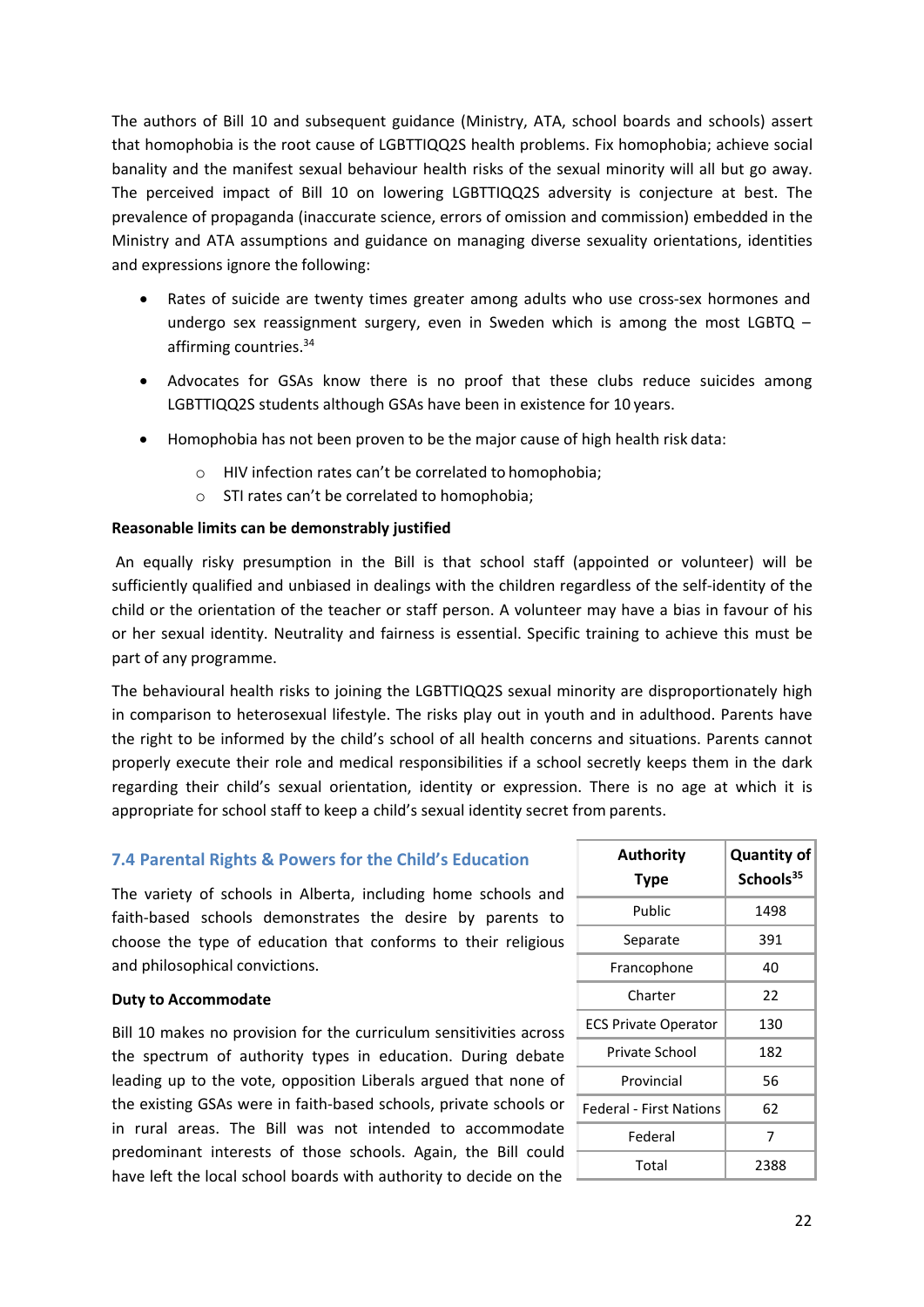need and type of GSA.

#### **Proportional Gain ≥ Burden**

Bill 10 denies parents the right to exempt their children from sex education in order to make all children aware of the diversity of family models. The Bill enforces one approach to sex education across all school authorities. Parents choose the schools they want for their children to reinforce their values and to control indoctrination from biased, unscientific views linked to a social agenda. The curriculum aim in introducing K-1 students to two moms or two dads was intended to instil tolerance. In effect this social experiment has opened the door to some 24 family permutations, which can only create confusion and/or convince the child that anything goes under the terms parenting and family.

In Chamberlain v. Surrey School District No. 36, [2002] 4 S.C.R. 710, Chief Justice Beverley McLachlin dismissed the board's concerns that children would be confused or misled by classroom information about same-sex parents. She pointed out that the children of same-sex parents are rubbing shoulders with children from more traditional families and wrote:

*Tolerance is always age-appropriate, children cannot learn unless they are exposed to views that differ from those they are taught at home.36*

Fourteen years later and this path of tolerance has now arrived at three parents, synthetic babies, placing a dad's name in the box for birth mother and issuing birth certificates with up to four parents listed. The agenda bias in a curriculum that wishes to place books like [Princess Boy](https://www.amazon.ca/My-Princess-Boy-Cheryl-Kilodavis/dp/1442429887) in early grade libraries is one of errors of omission – no explanation as to how or why a boy would want to wear a dress or how terms like synthetic baby, three parents, male birth mother etc. came about. The lack of the complete picture demonstrates propaganda. The curriculum goal should be to offer balanced facts at an age appropriate time and let the student decide what to tolerate.

#### **Reasonable limits can be demonstrably justified**

Bill 10 ends the parent's right to make decisions about the child's education, including the nature, extent and place of education and any participation in extracurricular school activities (like GSAs/QSAs). The extent of family variations by the sexual minority has gone beyond a child's ability to reasonably integrate in the early grades. To expose children only to the less complicated or most easily tolerated models amounts to selective propaganda. The conditions that Bill 10 forces on faithbased institutions and religious parents; indeed, on many non-religious parents, go beyond toleration.

# **7.5 Role of Parents in Directing Alberta Education**

#### **Duty to Accommodate**

Bill 10 universally overrides the elected school boards effectively ending the value of democratically elected trustees to connect parents' voices in their children's education.

#### **Proportional Gain ≥ Burden**

The goal of teaching tolerance in Alberta schools is hardly achieved by a totalitarian Bill that universally forces a single sex education solution and single school safety strategy on all schools.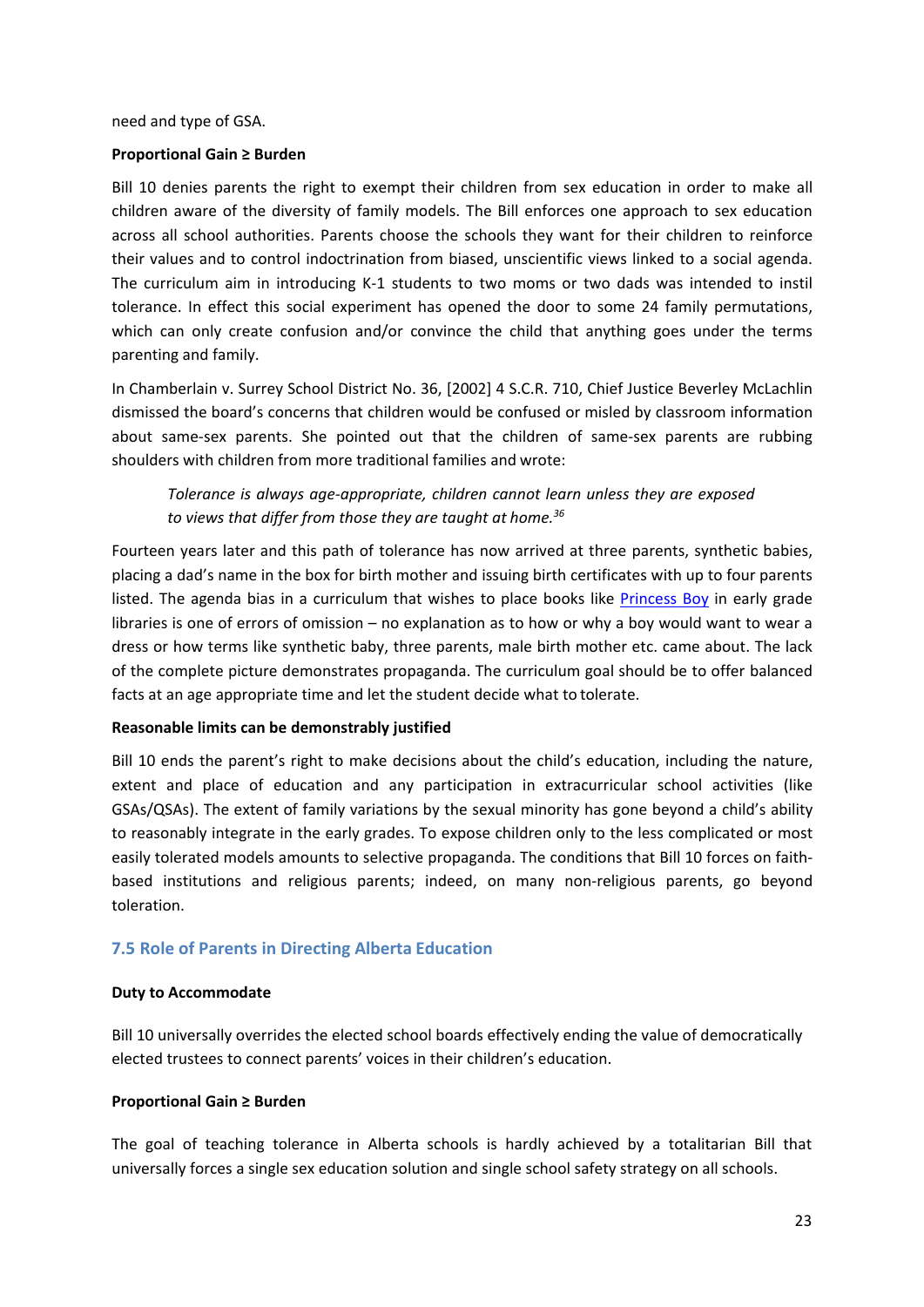#### **Reasonable limits can be demonstrably justified**

Trustees (parental representatives) are generally not elected for their positions on math, science or athletics. For decades the controversial issues in education have centered on curriculum approaches to sex education, school safety, anti-bullying, religious teaching and LGBTTIQQ2S student rights. By the enforcement of one solution for essentially all these social issues, Bill 10 takes these matters out of trustee election debate and vote, which is a giant step away from democracy towards totalitarianism.

# **7.6 Parental Rights & Powers to Decide With Whom the Child Associates**

The Alberta Law Act states the following regarding parental entitlements, powers and responsibilities:

*(e) to decide with whom the child is to live and with whom the child is to associate;*

#### **Duty to Accommodate**

Bill 10 violates the parents' ability to decide with whom their children associate. Parental entitlement, power and responsibility are central to executing nurturing authority in the best interests of the child. To empower a child, regardless of age to join a GSA/QSA in secret or against the parent's direction severely undermines parental authority and cohesion of the family.

#### **Proportional Gain ≥ Burden**

How does one separate the politics of LGBTTIQQ2S issues and not make children victims of labels and sufferers as tools in *Raising Visibility and Awareness and Effecting Educational and Social Change*? Bill 10 isolates self-labelled gay children (for example) from their parents and family in the name of building "resiliency" by uniting them with transgender, queer, lesbian, and bisexual youth. The notion of a cohesive "community" of some 56 plus possible sexuality expressions is really only an association in the context of shared homosexist politics. The concept that one volunteer teacher can supervise and counsel children across this broad spectrum of orientations, genders and identities in a GSA/QSA or that one club can integrate and serve the needs of all sexual minority students reduces the association in effect to one mostly of minority rights politics.

#### **Reasonable limits can be demonstrably justified**

Bill 10 overrides parental authority to decide with whom the child is to associate. Again, the goal of a caring inclusive environment for the maximum number of students cannot be anchored to legislation intent on isolating the child from parental authority and immersing the child in the doctrine of a multi-identity community, which the College of Pediatricians claims in the case of transgenders is harmful, if not child abuse.

#### **7.7 Collision of Rights – Freedom of Religion versus Homsexism**

There are Albertans who profoundly believe, as a matter of faith and of conscience, that homosexual acts are immoral. They believe that homosexuality is an indication of a disorder from God's intent for the sexes. They believe that teaching kids to celebrate a disordered identity or that homosexual acts are equal and as dignified as heterosexual intercourse is morally wrong. In a country that respects freedom of religion and freedom of conscience, these Albertans are entitled, legally and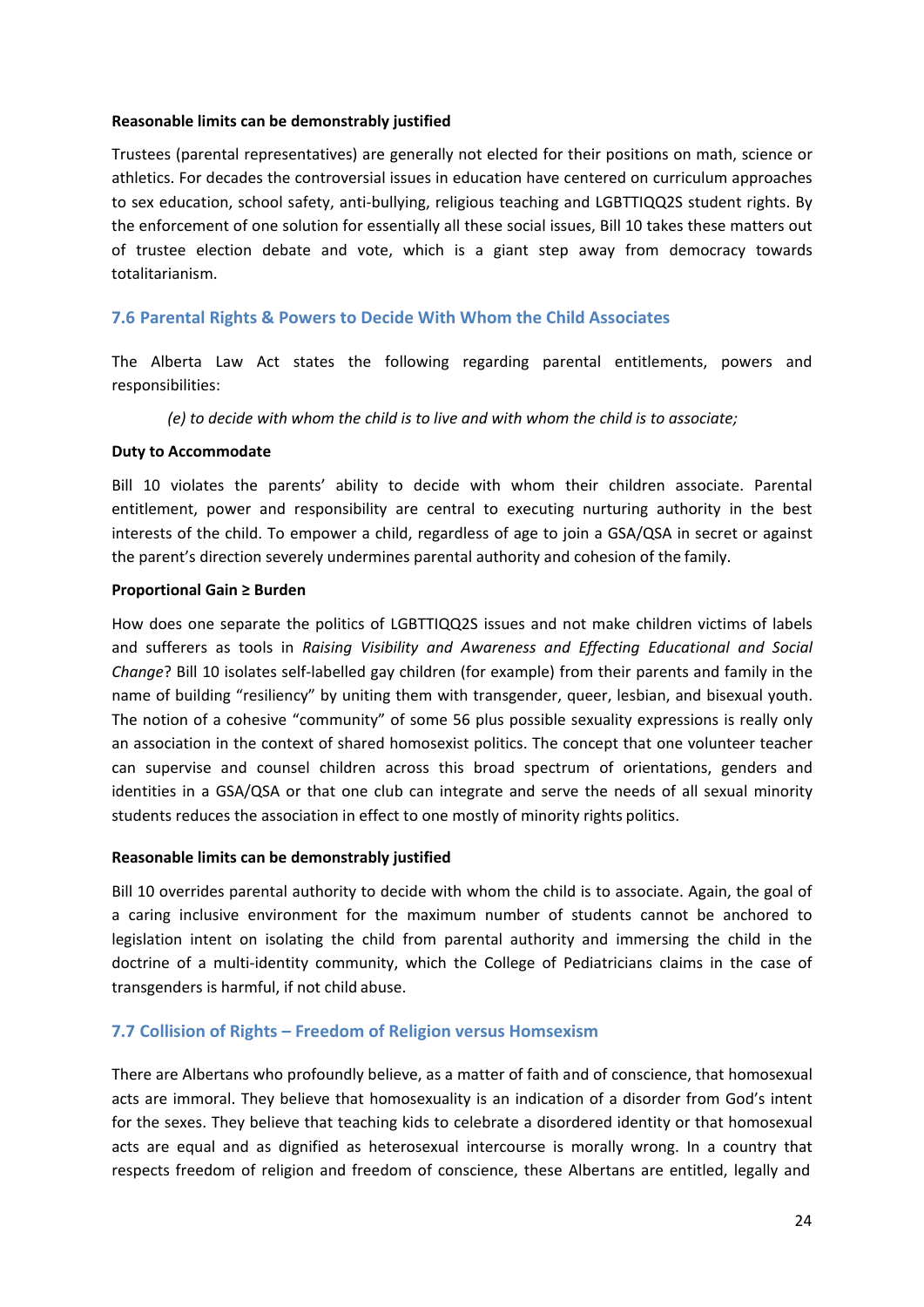morally, to their beliefs. Paula Simons of the *Edmonton Journal* spoke of religious freedom as follows:

*Civil liberties are the right to all Canadians. The state doesn't have the right to send in thought police to tell parents – be they Catholic, or evangelical Protestant or Muslim or what have you – that their beliefs are wrong. The state doesn't have the right to impose the political correctness of the day by legal fiat, nor to educate or indoctrinate children in ways their parents don't accept. That's why I support the rights of parents to home school, or to send their kids to private religious schools, if they so desire.37*

Homosexism is incompatible with Christianity, full stop.

#### **Duty to Accommodate**

Upholding the Christian faith does not make one homophobic – i.e. holding an irrational fear or hatred of homosexuals. Christians have the right to uphold their beliefs in public. Bill 10 is either an unconstitutional direct assault targeting Christian, Muslim and other religious believers under the banner of eradicating homophobia or the Bill wrongly perpetuates the bullying tactic of name-calling all who disagree with homosexist dogma as bigots. Bill 10 faultily does both.

#### **Proportional Gain ≥ Burden**

The GSA/QSA program (Types 3 and 4) of *raising visibility and awareness and effecting educational and social change through outreach activities (e.g., diversity days, staff training, inclusive curriculum) and executing an anti-oppression educational mandate across intersections of difference (race, gender, class, ability, sexual orientation, gender identity)* is explicit homosexist proselytization in our schools*.*

# **Reasonable limits can be demonstrably justified**

The attack on religious values and the portrayal of students holding to their faith as bigots, out of step with the course of social history, outside of designated "Safe-Space" zones, is unjustifiable in a free, democratic and pluralistic society.

# **7.8 Collision of Rights – Free Speech versus Homophobia**

#### **Duty to Accommodate**

Bill 10 undermines the rights of religious students to voice their beliefs and values at school in a respectful and safe environment.

#### **Proportional Gain ≥ Burden**

Bill 10 attempts to create a caring and inclusive environment for sexual minority students by doing the exact opposite – treating religious students and their beliefs with little care, respect or allowing an environment in which to voice their values without harassment.

#### **Reasonable limits can be demonstrably justified**

Again, the universal name-calling of "homophobe" to all who disagree with the multiple identities, expressions and sexual practices subsumed in the so-called "sexual minority" is a form of hate speech. School authorities need to deconstruct the conceptual union of anti-bullying and anti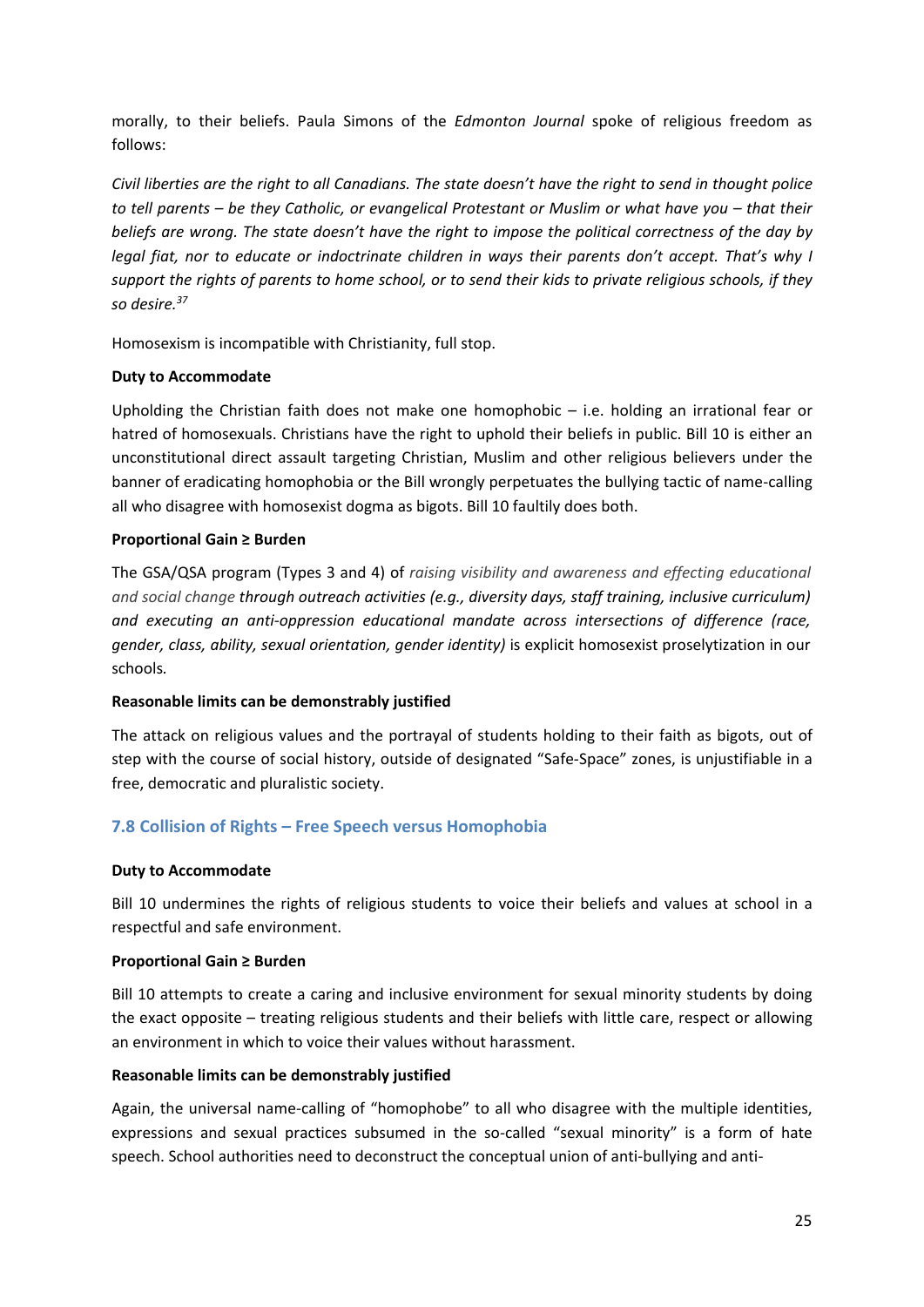homophobia. Bullying at all times is wrong. Opposition to the LGBTTIQQ2S movement or disagreement with homosexism is not bullying; is a constitutional right.

## **7.9 Collision of Rights – Freedom of Assembly and Association versus Homosexist Space**

*GSAs and QSAs are highly politicized ideological clubs which seek to cure society of "homophobia" and "heterosexism," and which accept the idea that all forms of consensual sexual expression are legitimate. The view of sexuality that they espouse is not Catholic.38* – Bishop Henry

There is a certain incongruity between faith-based and sexual minority "spaces" desired for freedom of assembly and association.

#### **Duty to Accommodate**

The assertion that LGBTTIQQ2S students should have GSAs/QSAs for the purpose of creating safe spaces for sexual and gender minority students and their allies in which to respect sexual diversity, foster a sense of belonging, and rally to the cause of *raising visibility and awareness and effecting educational and social change* collides directly with the vision and values held by faith-based schools*.* Bill 10 makes creation of GSAs/QSAs mandatory in all schools upon the request of one student who self-identifies as LGBTTIQQ2S or ally.

#### **Proportional Gain ≥ Burden**

Types 1 and 2 GSAs/QSAs<sup>39</sup> (see page 17 for explanation) are not political, ideological, externally attempting to challenge the doctrines and beliefs of faith-based schools.

#### **Reasonable limits can be demonstrably justified**

Types 1 and 2 GSAs/QSAs present a reasonable balance of care, support and community for LGBTTIQQ2S without the unlimited authority of the Types 3 and 4 to disrupt the greater environment of the whole school community.

# **8.0 REMEDIES**

#### **Range of Reasonable Alternatives**

A quote "safe place" in which to share or deliberate and to question qualified school staff in a confidential supportive manner is an essential element in reaching sexual minority youth. The ability to have these focused, intimate private conversations is not in a classroom where 97% of the student population is heterosexual. Given the demographic data indicating that sexual minority numbers may be very low in many, if not most schools, would it not be better all around where a school board has established the need, to conduct sexual minority health education within the GSA/QSA context. This approach would go a long way towards reducing the conflict over indoctrinating the vast majority of students (97%) in the usual sexual practices of the sexual minority students (3%). Instead of a one-size-fits-all sex education approach this focused pedagogy would create less controversy with parents and allow sexual minority students to receive appropriate instruction from teachers qualified and comfortable to engage LGBTTIQQ2S pupils.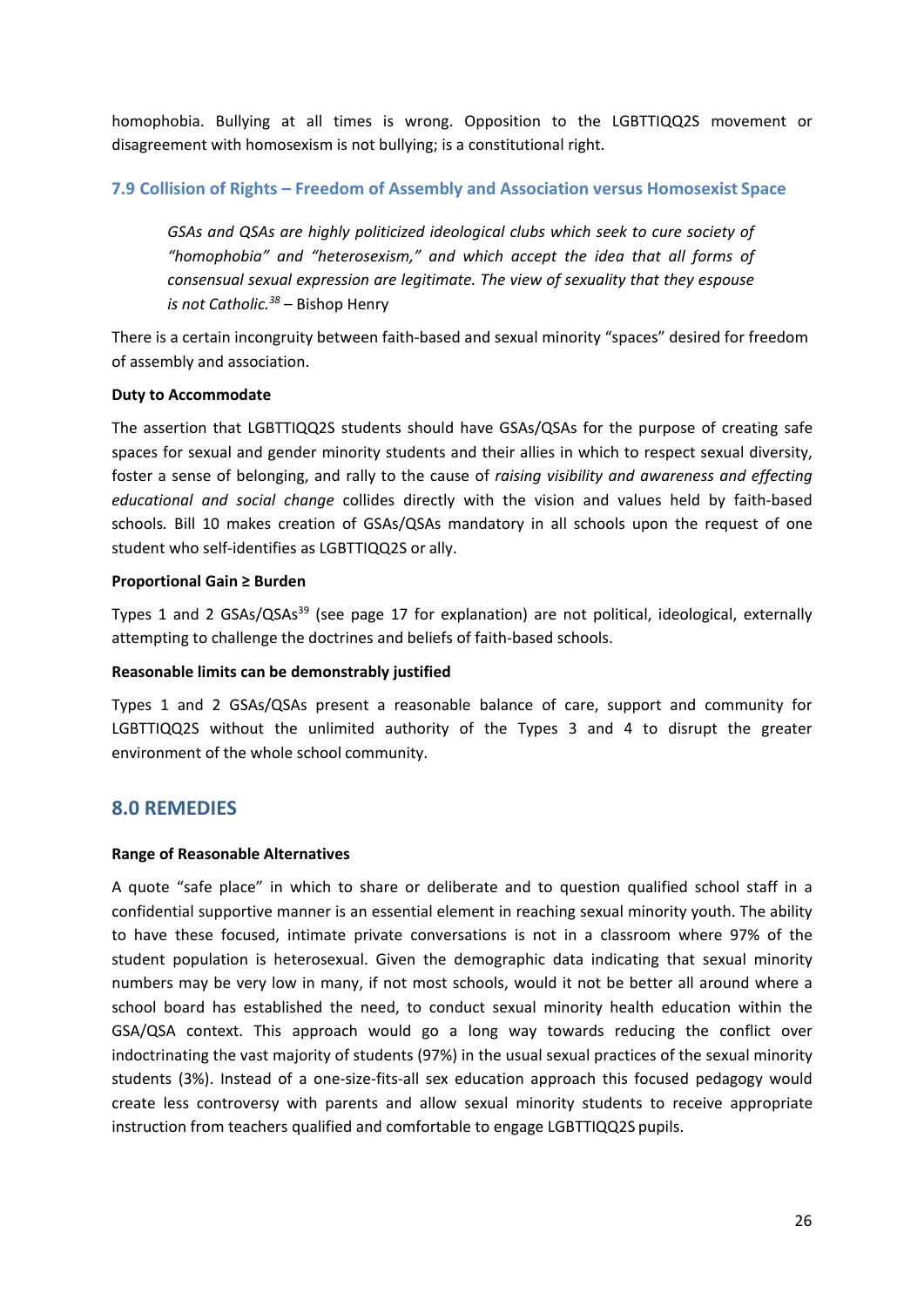Drop use of the name-calling, bullying, stereotyping, and pejorative term "homophobe" and its associated term "homophobia" and focus on anti-bullying programs as defined in Law and implemented in all schools.

# **Remedies:**

# **1. Striking Down**

- Provision that requires a GSA/QSA be started with one member only. **Recommendation**: Should be more than one and determined by the applicable school or school board.
- Secrecy provision which requires a school to not inform parents of sexual orientation, gender identity and/ or gender expressions which a student has declared, but wishes kept secret from parents. **Recommendation**: School staffs are not qualified to take on medical and psychological responsibilities mandated of parents and their selected medical doctors. Schools must be required to initiate Child Welfare protocols and gain judicial authority to support the students sexual identity needs without parental approval (K to Grade 12). Any other protocol will require a dispute mechanism and will likely place school staff and school boards in legal jeopardy. The school is not a state institution equipped to come between a child and the parent's custody rights and responsibilities.

# **2. Partial Invalidity**

• Schools should only have to deal with creation of Types 1 and 2 GSAs/QSAs. **Recommendation**: A provision striking down Types 3 and 4 GSAs/QSAs

# **3. Reading Down**

• Reinstate Alberta Human Rights Act, Section 11.1 (parent notice, student opt-out provision for topics on sexual orientation). The Bill 10 one-size-fits-all approach to sex education is built on a false premise that the state knows best what is age-appropriate for children of varying maturity and varying cultural and religious beliefs.

# **4. Reading In**

- Limitations on grade levels and student age for creating GSAs/QSAs and for attendance in the clubs. **Recommendation**: GSAs/QSAs not be allowed until Grade 7 and student age of13.
- Local school boards must approve, monitor and regulate GSAs/QSAs.
- For faith-based schools the title of the sexual minority club should be approved by the school board. The confrontational title "Gay Straight Alliance" in a religious institution defeats the goal of trying to create an inclusive caring environment. If the club and the school authorities cannot become "allies" in this endeavor the club will not function well.
- Order that a comprehensive club constitution be developed as a baseline model for Type 1 and 2 GSAs/QSAs to be ratified or amended as desired at school board level.
- Schools with students self-identifying in the LGBTTIQQ2S sexual minority shall inform their parents before joining a GSA/QSA for approval.
- GSAs/QSAs are not independently student led. The club must have significant oversight by a qualified staff member who reports to the school board on GSA/QSAmatters.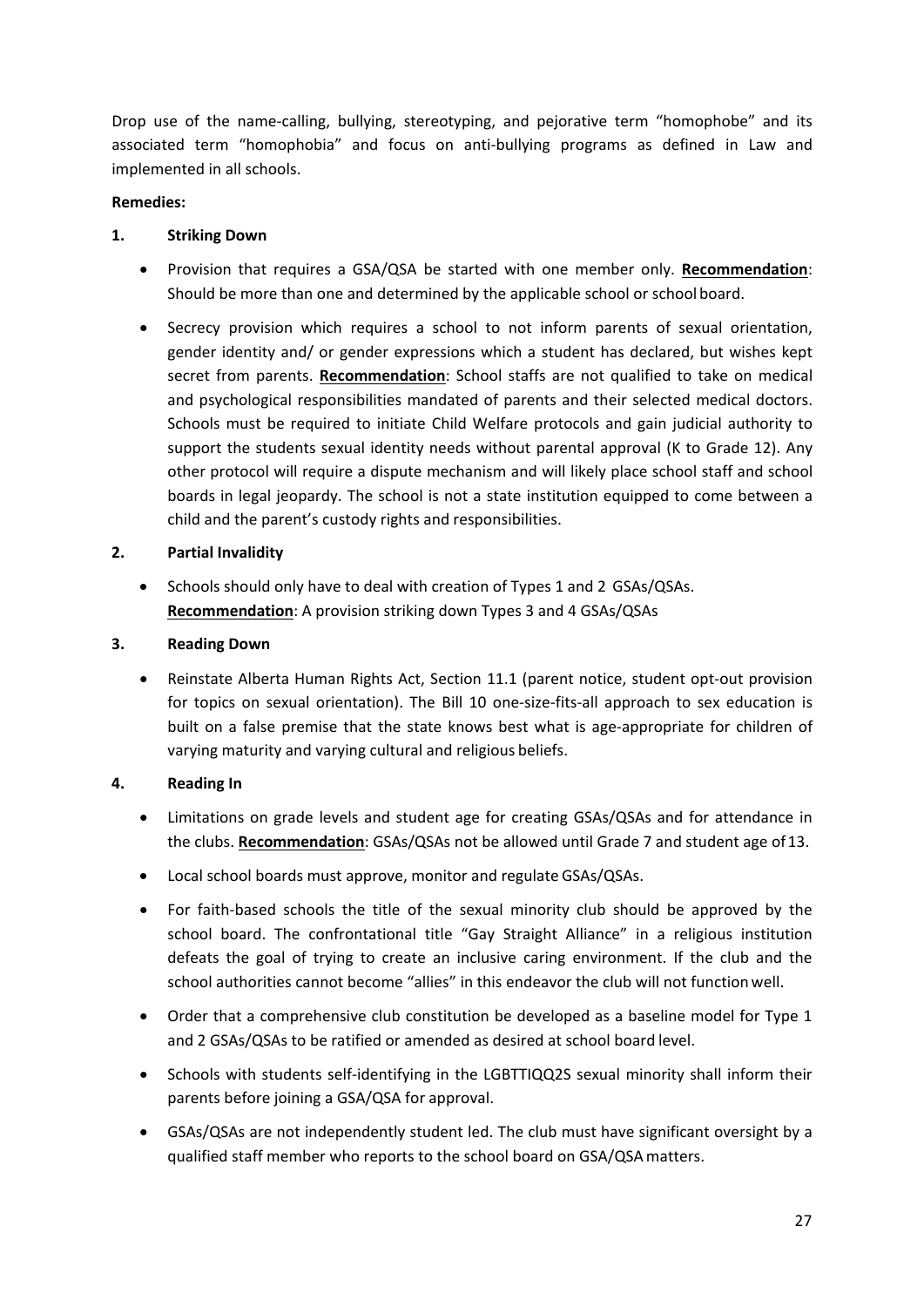- Anti-suicide program should focus on all students and must use evidence-based screening tools to identify youth at risk, and link screening responses to appropriate professional treatment referrals. Parents must be notified if their child is considered high risk for suicide and/or given a treatment referral.
- GSAs/QSAs cannot replace the need for "closeted" students to have confidential access to qualified health and psychology counsellors.
- Support programs outside of the school, delivered by third party agencies or "community partners" that are biased, i.e. attempt to re-orientate from a sexual identity or attempt to endorse or give backing a sexual identity must not be sanctioned by a school without the student's parental approval.

# **5. Temporary Suspension**

- Suspend Bill 10 until the Bill is rewritten along with key guidance.
- Bill 10 mandates unqualified teachers and staff to meddle into the medically, psychologically and spiritually complex sexuality of our children. This is a fundamental new incursion of the state into parental responsibilities. The Ministry makes bold assertions that crucial staff training will occur to prepare staff for these new responsibilities. Implementation should be suspended until credible medical and evidence-based training programmes are developed, implemented and proven effective. A social experiment is unacceptable.

Appendices (Posted separately from this document)

- A Key Bill 10 Amendments
- B Applicable Laws, Acts and Charters
- C Extracts From 2015 Ontario Curriculum Grades 1-8, Health and Physical Education
- D American College of Pediatricians Rejects Gender Ideology (Full Document)
- E Alberta Teachers' Association Anti-Homophobia Resources
- F About the Author

# **Endnotes**

<sup>&</sup>lt;sup>1</sup> Alberta Teacher's Association, GSAs and QSAs in Alberta Schools: A Guide for Teachers , 2<sup>nd</sup> Ed. 2015, p. 22. <sup>2</sup> Alberta Government, *Guidelines for Best Practices: Creating Learning Environments that Respect Diverse Sexual Orientations, Gender Identities and Gender Expressions,* 2016, p. 2.

<sup>&</sup>lt;sup>3</sup> Reference re Same-Sex Marriage, [2004] 3 S.C.R. 698, 2004 SCC 79, [https://scc-csc.lexum.com/scc-csc/scc](https://scc-csc.lexum.com/scc-csc/scc-csc/en/item/2196/index.do)[csc/en/item/2196/index.do, p](https://scc-csc.lexum.com/scc-csc/scc-csc/en/item/2196/index.do)aras 47-60.

 $<sup>4</sup>$  Ibid, para 57.</sup>

<sup>5</sup> Robert M. Baird & M. Katherine Baird Ed., *Gash Homosexuality: Debating the Issues,* Amherst New York: Prometheus Books, 1995.pp. 31-32.

<sup>6</sup> Public Health Agency of Canada, *Canadian Guidelines for Sexual Health Education*, [rev. ed.], 2008, p. 5.